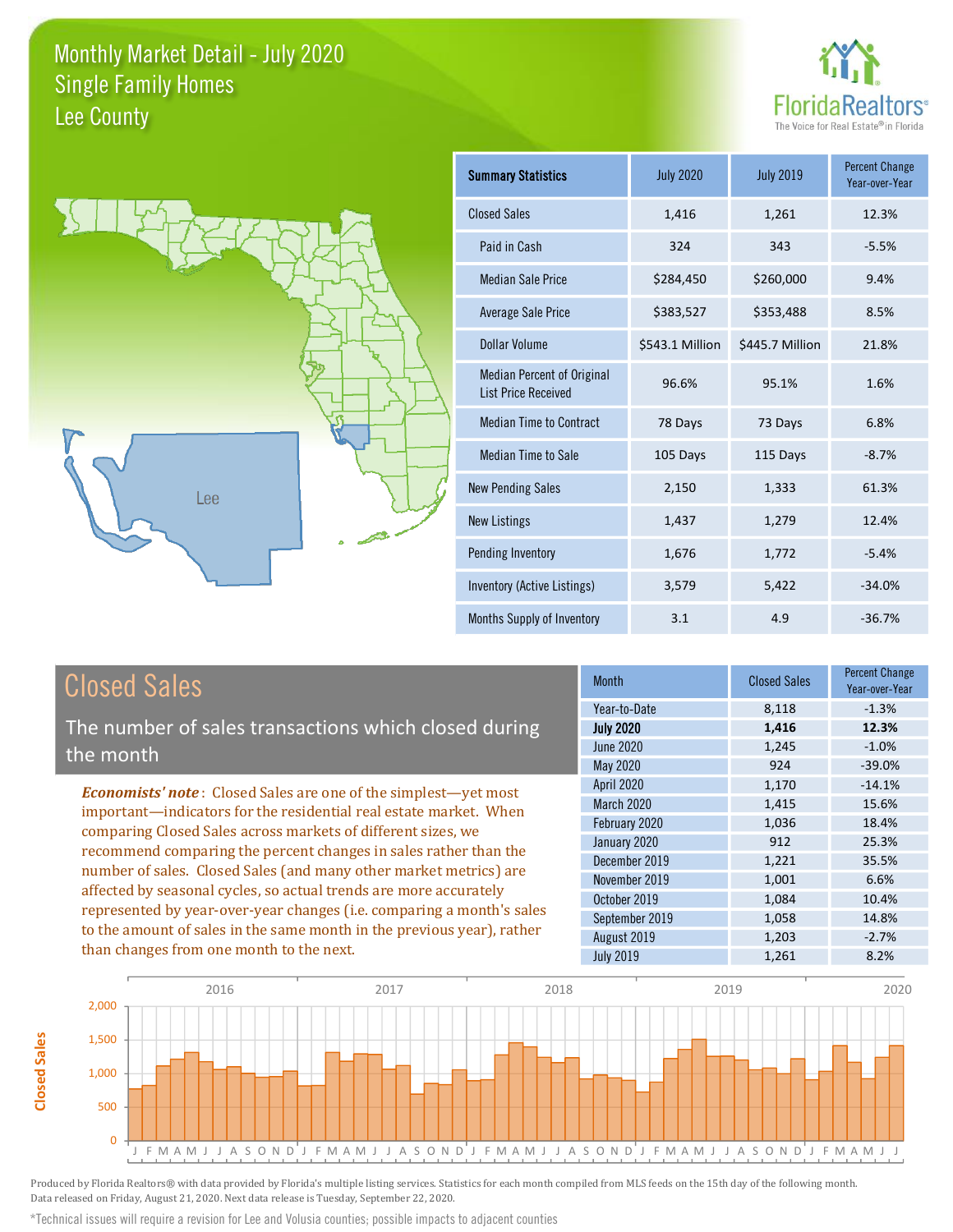this statistic should be interpreted with care.



19.5%

 $-10.9%$ 

| Cash Sales                                                                     | <b>Month</b>      | <b>Cash Sales</b> | <b>Percent Change</b><br>Year-over-Year |
|--------------------------------------------------------------------------------|-------------------|-------------------|-----------------------------------------|
|                                                                                | Year-to-Date      | 2.117             | $-13.6%$                                |
| The number of Closed Sales during the month in which                           | <b>July 2020</b>  | 324               | $-5.5%$                                 |
| buyers exclusively paid in cash                                                | June 2020         | 263               | $-26.7%$                                |
|                                                                                | May 2020          | 226               | $-43.5%$                                |
|                                                                                | <b>April 2020</b> | 261               | $-39.3%$                                |
|                                                                                | <b>March 2020</b> | 393               | $-2.5%$                                 |
| <b>Economists' note:</b> Cash Sales can be a useful indicator of the extent to | February 2020     | 334               | 23.7%                                   |
| which investors are participating in the market. Why? Investors are            | January 2020      | 316               | 29.0%                                   |
| far more likely to have the funds to purchase a home available up front,       | December 2019     | 334               | 22.8%                                   |
| whereas the typical homebuyer requires a mortgage or some other                | November 2019     | 283               | $-2.7%$                                 |
| form of financing. There are, of course, many possible exceptions, so          | October 2019      | 284               | $-5.0%$                                 |

September 2019

August 2019



# Cash Sales as a Percentage of Closed Sales

The percentage of Closed Sales during the month which were Cash Sales

**Economists' note:** This statistic is simply another way of viewing Cash Sales. The remaining percentages of Closed Sales (i.e. those not paid fully in cash) each month involved some sort of financing, such as mortgages, owner/seller financing, assumed loans, etc.

| Month            | <b>Percent of Closed</b><br>Sales Paid in Cash | <b>Percent Change</b><br>Year-over-Year |
|------------------|------------------------------------------------|-----------------------------------------|
| Year-to-Date     | 26.1%                                          | $-12.4%$                                |
| <b>July 2020</b> | 22.9%                                          | $-15.8%$                                |
| <b>June 2020</b> | 21.1%                                          | $-26.2%$                                |
| <b>May 2020</b>  | 24.5%                                          | $-7.2%$                                 |
| April 2020       | 22.3%                                          | $-29.4%$                                |
| March 2020       | 27.8%                                          | $-15.5%$                                |
| February 2020    | 32.2%                                          | 4.2%                                    |
| January 2020     | 34.6%                                          | 2.7%                                    |
| December 2019    | 27.4%                                          | $-9.3%$                                 |
| November 2019    | 28.3%                                          | $-8.7%$                                 |
| October 2019     | 26.2%                                          | $-13.8%$                                |
| September 2019   | 29.0%                                          | 3.9%                                    |
| August 2019      | 25.2%                                          | $-8.4%$                                 |
| <b>July 2019</b> | 27.2%                                          | $-1.8%$                                 |

307

303

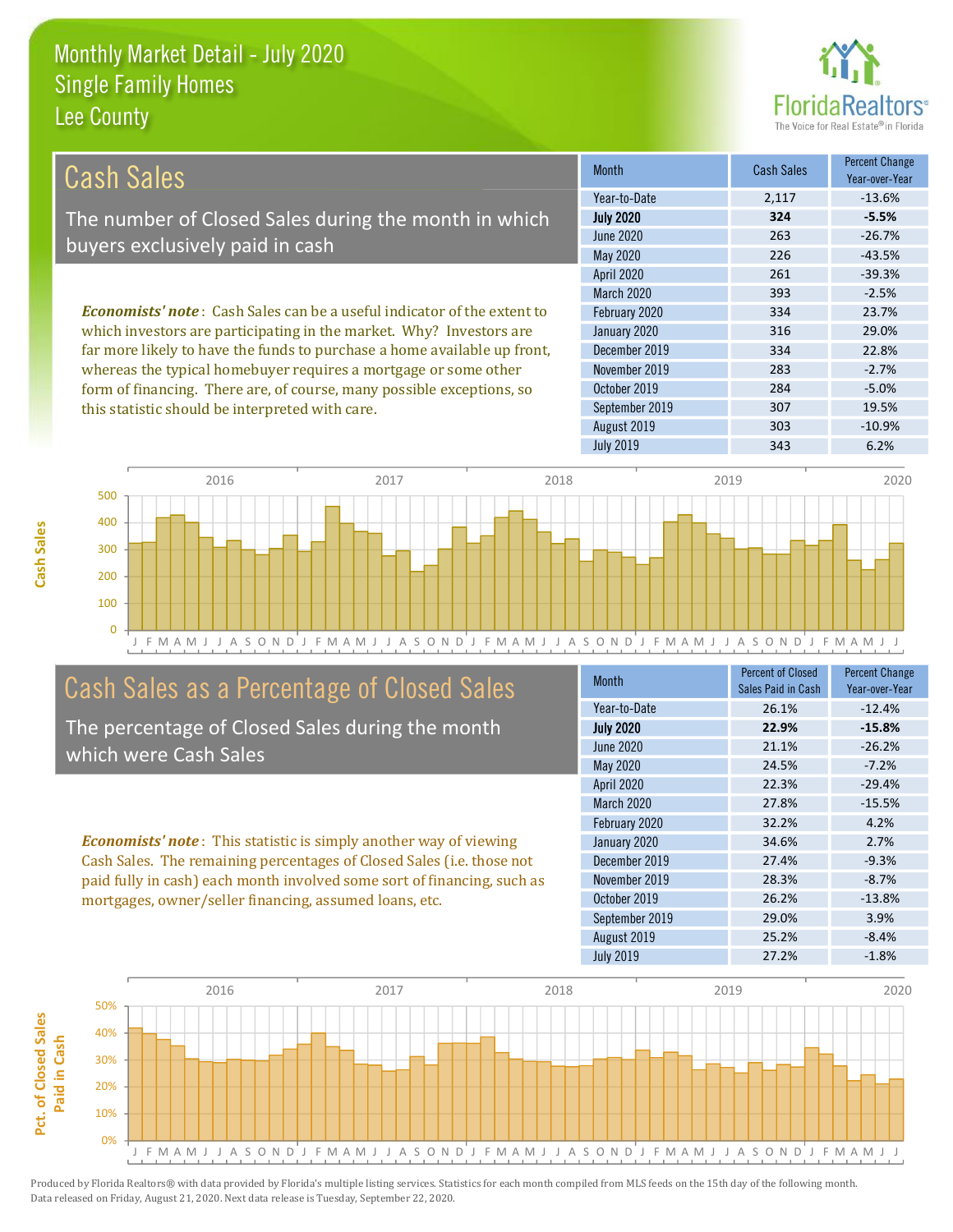

#### **Percent Change Median Sale Price Median Sale Price Month** Year-over-Year Year-to-Date \$273,156 5.1% The median sale price reported for the month (i.e. 50% **July 2020** 9.4% \$284,450 **June 2020**  $5.3%$ \$268,450 of sales were above and 50% of sales were below) May 2020 \$263,225  $-0.7%$ 3.2% April 2020 \$274,995 **Economists' note**: Median Sale Price is our preferred summary **March 2020** \$279,000 11.4% statistic for price activity because, unlike Average Sale Price, Median February 2020 \$270,000 6.6% Sale Price is not sensitive to high sale prices for small numbers of January 2020 \$270,000 2.1% homes that may not be characteristic of the market area. Keep in mind December 2019 \$262,000 6.5% that median price trends over time are not always solely caused by November 2019 \$262,500 5.0% changes in the general value of local real estate. Median sale price only October 2019 \$255,934 3.6% reflects the values of the homes that sold each month, and the mix of September 2019 \$252,250 3.0% August 2019 \$255,000 1.6% the types of homes that sell can change over time. **July 2019** \$260,000 2.0%



## **Average Sale Price**

The average sale price reported for the month (i.e. total sales in dollars divided by the number of sales)

Economists' note: Usually, we prefer Median Sale Price over Average Sale Price as a summary statistic for home prices. However, Average Sale Price does have its uses-particularly when it is analyzed alongside the Median Sale Price. For one, the relative difference between the two statistics can provide some insight into the market for higher-end homes in an area.

| Month            | <b>Average Sale Price</b> | <b>Percent Change</b><br>Year-over-Year |
|------------------|---------------------------|-----------------------------------------|
| Year-to-Date     | \$375,410                 | 5.9%                                    |
| <b>July 2020</b> | \$383,527                 | 8.5%                                    |
| <b>June 2020</b> | \$371,551                 | 2.5%                                    |
| May 2020         | \$352,762                 | $-6.2%$                                 |
| April 2020       | \$388,475                 | 10.4%                                   |
| March 2020       | \$373,849                 | 10.0%                                   |
| February 2020    | \$367,622                 | 6.5%                                    |
| January 2020     | \$385,530                 | 13.8%                                   |
| December 2019    | \$346,857                 | 6.3%                                    |
| November 2019    | \$335,357                 | 1.6%                                    |
| October 2019     | \$334,658                 | 2.3%                                    |
| September 2019   | \$326,642                 | 4.3%                                    |
| August 2019      | \$316,241                 | $-3.2%$                                 |
| <b>July 2019</b> | \$353,488                 | 0.8%                                    |

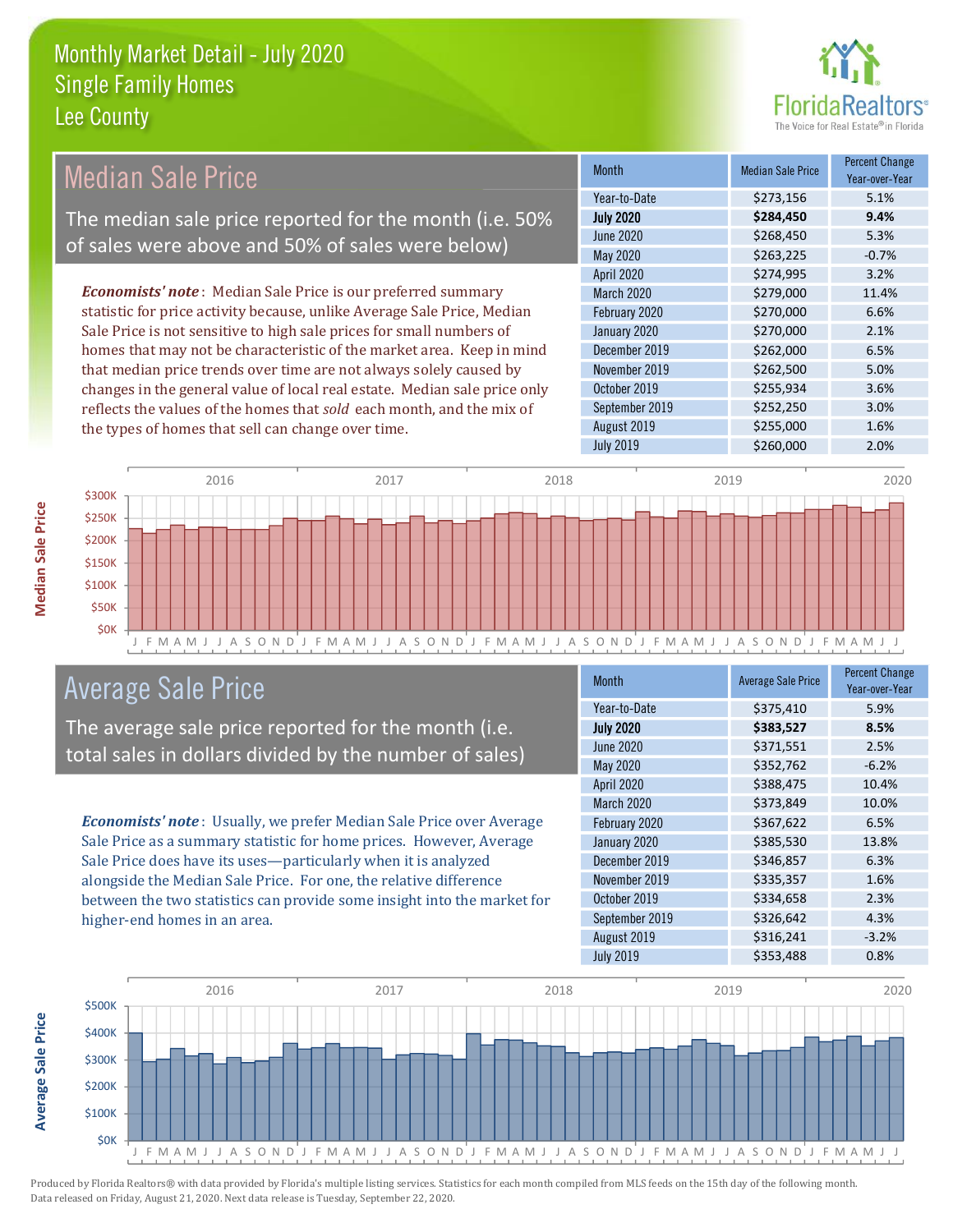

### ollar Volume

The sum of the sale prices for all sales which closed during the month

**Economists' note**: Dollar Volume is simply the sum of all sale prices in a given time period, and can quickly be calculated by multiplying Closed Sales by Average Sale Price. It is a strong indicator of the health of the real estate industry in a market, and is of particular interest to real estate professionals, investors, analysts, and government agencies. Potential home sellers and home buyers, on the other hand, will likely be better served by paying attention to trends in the two components of Dollar Volume (i.e. sales and prices) individually.

| <b>Month</b>     | <b>Dollar Volume</b>  | <b>Percent Change</b><br>Year-over-Year |
|------------------|-----------------------|-----------------------------------------|
| Year-to-Date     | \$3.0 Billion         | 4.6%                                    |
| <b>July 2020</b> | \$543.1 Million       | 21.8%                                   |
| June 2020        | \$462.6 Million       | 1.5%                                    |
| May 2020         | \$326.0 Million       | $-42.7%$                                |
| April 2020       | \$454.5 Million       | $-5.2%$                                 |
| March 2020       | \$529.0 Million       | 27.2%                                   |
| February 2020    | \$380.9 Million       | 26.1%                                   |
| January 2020     | \$351.6 Million       | 42.5%                                   |
| December 2019    | \$423.5 Million       | 44.0%                                   |
| November 2019    | \$335.7 Million       | 8.3%                                    |
| October 2019     | \$362.8 Million       | 12.9%                                   |
| September 2019   | \$345.6 Million       | 19.7%                                   |
| August 2019      | \$380.4 Million       | $-5.9%$                                 |
| <b>July 2010</b> | C115 7 <i>Million</i> | $Q_1 10Z_2$                             |



# Median Percent of Original List Price Received

The median of the sale price (as a percentage of the original list price) across all properties selling during the month

**Economists' note:** The Median Percent of Original List Price Received is useful as an indicator of market recovery, since it typically rises as buyers realize that the market may be moving away from them and they need to match the selling price (or better it) in order to get a contract on the house. This is usually the last measure to indicate a market has shifted from down to up, so it is what we would call a lagging indicator.

| <b>Month</b>     | Med. Pct. of Orig.<br><b>List Price Received</b> | <b>Percent Change</b><br>Year-over-Year |
|------------------|--------------------------------------------------|-----------------------------------------|
| Year-to-Date     | 96.2%                                            | 1.1%                                    |
| <b>July 2020</b> | 96.6%                                            | 1.6%                                    |
| <b>June 2020</b> | 96.1%                                            | 0.8%                                    |
| May 2020         | 96.0%                                            | 0.9%                                    |
| April 2020       | 96.0%                                            | 1.3%                                    |
| March 2020       | 96.4%                                            | 1.4%                                    |
| February 2020    | 95.9%                                            | 0.6%                                    |
| January 2020     | 96.2%                                            | 0.9%                                    |
| December 2019    | 96.4%                                            | 0.7%                                    |
| November 2019    | 96.4%                                            | 1.0%                                    |
| October 2019     | 95.8%                                            | 0.1%                                    |
| September 2019   | 95.5%                                            | $-0.5%$                                 |
| August 2019      | 95.5%                                            | $-0.2%$                                 |
| <b>July 2019</b> | 95.1%                                            | $-0.3%$                                 |

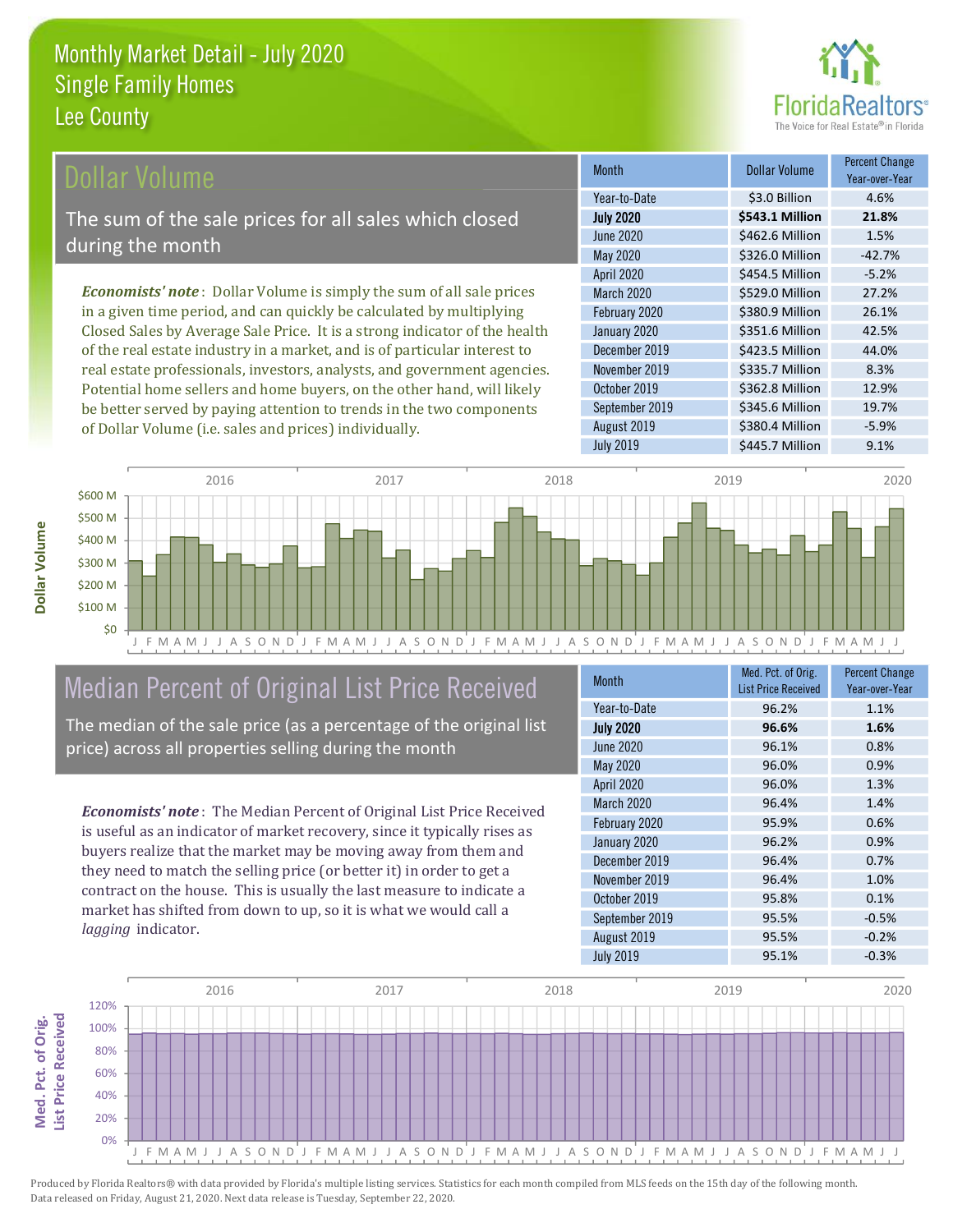

# **Median Time to Contract**

The median number of days between the listing date and contract date for all Closed Sales during the month

**Economists' note:** Like Time to Sale, Time to Contract is a measure of the length of the home selling process calculated for sales which closed during the month. The difference is that Time to Contract measures the number of days between the initial listing of a property and the signing of the contract which eventually led to the closing of the sale. When the gap between Median Time to Contract and Median Time to Sale grows, it is usually a sign of longer closing times and/or declining numbers of cash sales.

| <b>Month</b>      | <b>Median Time to</b><br>Contract | <b>Percent Change</b><br>Year-over-Year |
|-------------------|-----------------------------------|-----------------------------------------|
| Year-to-Date      | 67 Days                           | $-5.6%$                                 |
| <b>July 2020</b>  | 78 Days                           | 6.8%                                    |
| <b>June 2020</b>  | 79 Days                           | 11.3%                                   |
| <b>May 2020</b>   | 47 Days                           | $-30.9%$                                |
| <b>April 2020</b> | 48 Days                           | $-32.4%$                                |
| March 2020        | 61 Days                           | $-15.3%$                                |
| February 2020     | 75 Days                           | 0.0%                                    |
| January 2020      | 58 Days                           | $-13.4%$                                |
| December 2019     | 57 Days                           | $-9.5%$                                 |
| November 2019     | 67 Days                           | 0.0%                                    |
| October 2019      | 72 Days                           | 22.0%                                   |
| September 2019    | 80 Days                           | 56.9%                                   |
| August 2019       | 82 Days                           | 20.6%                                   |
| <b>July 2019</b>  | 73 Days                           | 10.6%                                   |



## **Median Time to Sale**

**Median Time to** 

The median number of days between the listing date and closing date for all Closed Sales during the month

**Economists' note**: Time to Sale is a measure of the length of the home selling process, calculated as the number of days between the initial listing of a property and the closing of the sale. Median Time to Sale is the amount of time the "middle" property selling this month was on the market. That is, 50% of homes selling this month took less time to sell, and 50% of homes took *more* time to sell. Median Time to Sale gives a more accurate picture than Average Time to Sale, which can be skewed upward by small numbers of properties taking an abnormally long time to sell.

| <b>Month</b>     | <b>Median Time to Sale</b> | <b>Percent Change</b><br>Year-over-Year |
|------------------|----------------------------|-----------------------------------------|
| Year-to-Date     | 105 Days                   | $-6.3%$                                 |
| <b>July 2020</b> | 105 Days                   | $-8.7%$                                 |
| <b>June 2020</b> | 113 Days                   | 0.9%                                    |
| May 2020         | 91 Days                    | $-17.3%$                                |
| April 2020       | 92 Days                    | $-15.6%$                                |
| March 2020       | 104 Days                   | $-5.5%$                                 |
| February 2020    | 115 Days                   | 1.8%                                    |
| January 2020     | 99 Days                    | $-11.6%$                                |
| December 2019    | 100 Days                   | 4.2%                                    |
| November 2019    | 111 Days                   | 1.8%                                    |
| October 2019     | 114 Days                   | 9.6%                                    |
| September 2019   | 121 Days                   | 27.4%                                   |
| August 2019      | 121 Days                   | 9.0%                                    |
| <b>July 2019</b> | 115 Days                   | 6.5%                                    |

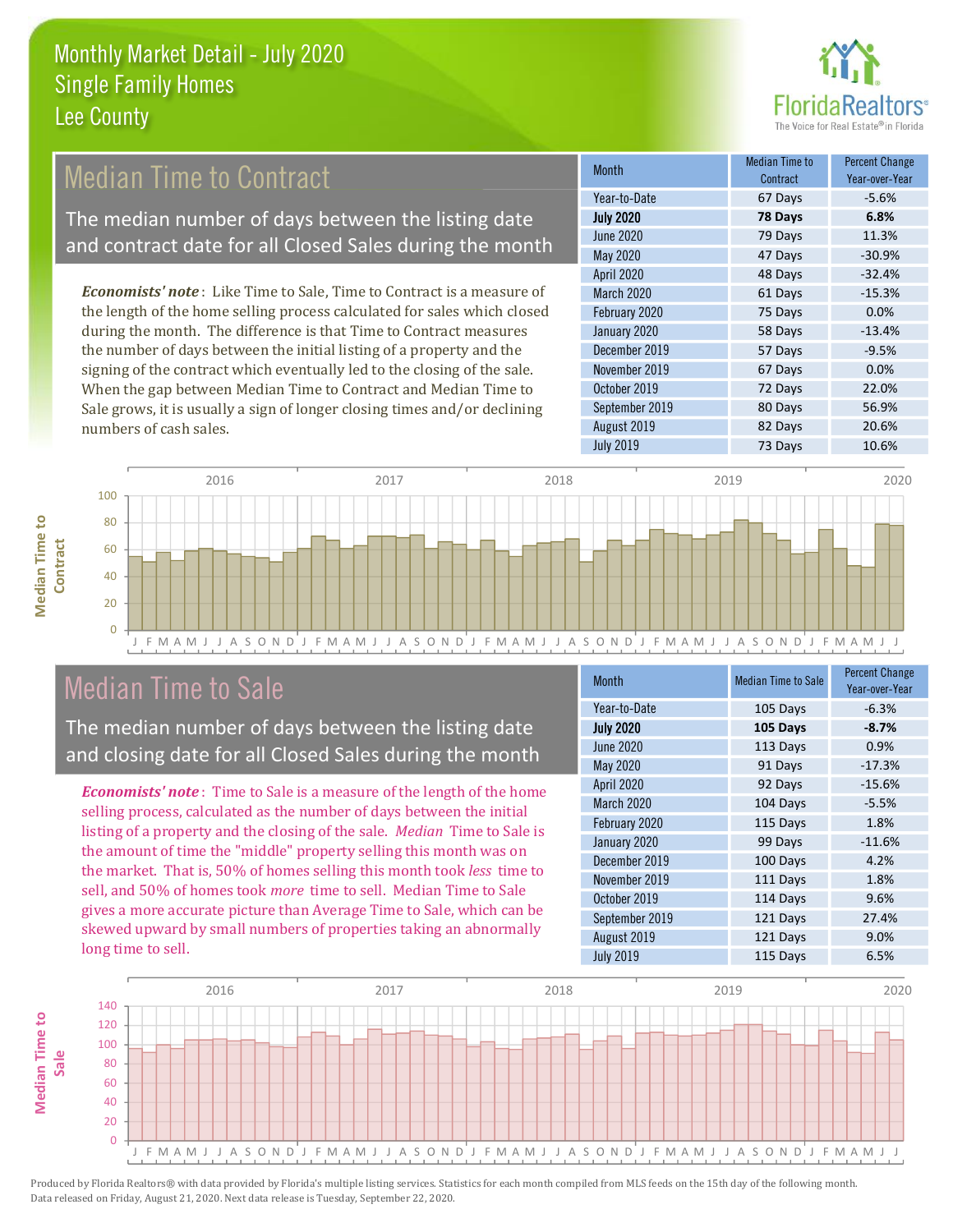distressed properties for sale.



19.6%

2.9%

4.5%

| <b>New Pending Sales</b>                                                       | <b>Month</b>      | <b>New Pending Sales</b> | <b>Percent Change</b><br>Year-over-Year |
|--------------------------------------------------------------------------------|-------------------|--------------------------|-----------------------------------------|
|                                                                                | Year-to-Date      | 10,899                   | 8.2%                                    |
| The number of listed properties that went under                                | <b>July 2020</b>  | 2,150                    | 61.3%                                   |
| contract during the month                                                      | June 2020         | 1,777                    | 28.3%                                   |
|                                                                                | May 2020          | 1,559                    | 2.2%                                    |
|                                                                                | <b>April 2020</b> | 1,046                    | $-36.9%$                                |
| <b>Economists' note</b> : Because of the typical length of time it takes for a | <b>March 2020</b> | 1,259                    | $-21.8%$                                |
| sale to close, economists consider Pending Sales to be a decent                | February 2020     | 1,594                    | 18.2%                                   |
| indicator of potential future Closed Sales. It is important to bear in         | January 2020      | 1,514                    | 24.9%                                   |
| mind, however, that not all Pending Sales will be closed successfully.         | December 2019     | 1,041                    | 22.2%                                   |
| So, the effectiveness of Pending Sales as a future indicator of Closed         | November 2019     | 1,175                    | 28.0%                                   |
| Sales is susceptible to changes in market conditions such as the               | October 2019      | 1,275                    | 15.2%                                   |

September 2019

August 2019

**July 2019** 

2016 2017 2018 2019 2020 2,500 2,000 1,500 1,000 500  $\overline{0}$ FMAMJ J A S O N D J F M A M J J A S O N D J F M A M J J A S O N D J F M A M A M J J A S O N D J F M A M J J  $\mathbf{J}$ 

# **New Listings**

The number of properties put onto the market during the month

availability of financing for homebuyers and the inventory of

Economists' note: New Listings tend to rise in delayed response to increasing prices, so they are often seen as a lagging indicator of market health. As prices rise, potential sellers raise their estimations of value—and in the most recent cycle, rising prices have freed up many potential sellers who were previously underwater on their mortgages. Note that in our calculations, we take care to not include properties that were recently taken off the market and quickly relisted, since these are not really new listings.

| <b>Month</b>      | <b>New Listings</b> | <b>Percent Change</b><br>Year-over-Year |
|-------------------|---------------------|-----------------------------------------|
| Year-to-Date      | 10,012              | $-7.2%$                                 |
| <b>July 2020</b>  | 1,437               | 12.4%                                   |
| June 2020         | 1,298               | 9.6%                                    |
| May 2020          | 1,390               | $-1.6%$                                 |
| April 2020        | 1,007               | $-33.7%$                                |
| <b>March 2020</b> | 1,501               | $-9.1%$                                 |
| February 2020     | 1,583               | $-4.0%$                                 |
| January 2020      | 1,796               | $-14.4%$                                |
| December 2019     | 1,177               | $-5.7%$                                 |
| November 2019     | 1,384               | $-7.5%$                                 |
| October 2019      | 1,634               | 3.5%                                    |
| September 2019    | 1,229               | $-3.7%$                                 |
| August 2019       | 1,169               | $-17.8%$                                |
| <b>July 2019</b>  | 1,279               | $-5.7%$                                 |

1,158

1,261

1,333



Produced by Florida Realtors® with data provided by Florida's multiple listing services. Statistics for each month compiled from MLS feeds on the 15th day of the following month. Data released on Friday, August 21, 2020. Next data release is Tuesday, September 22, 2020.

**New Listings**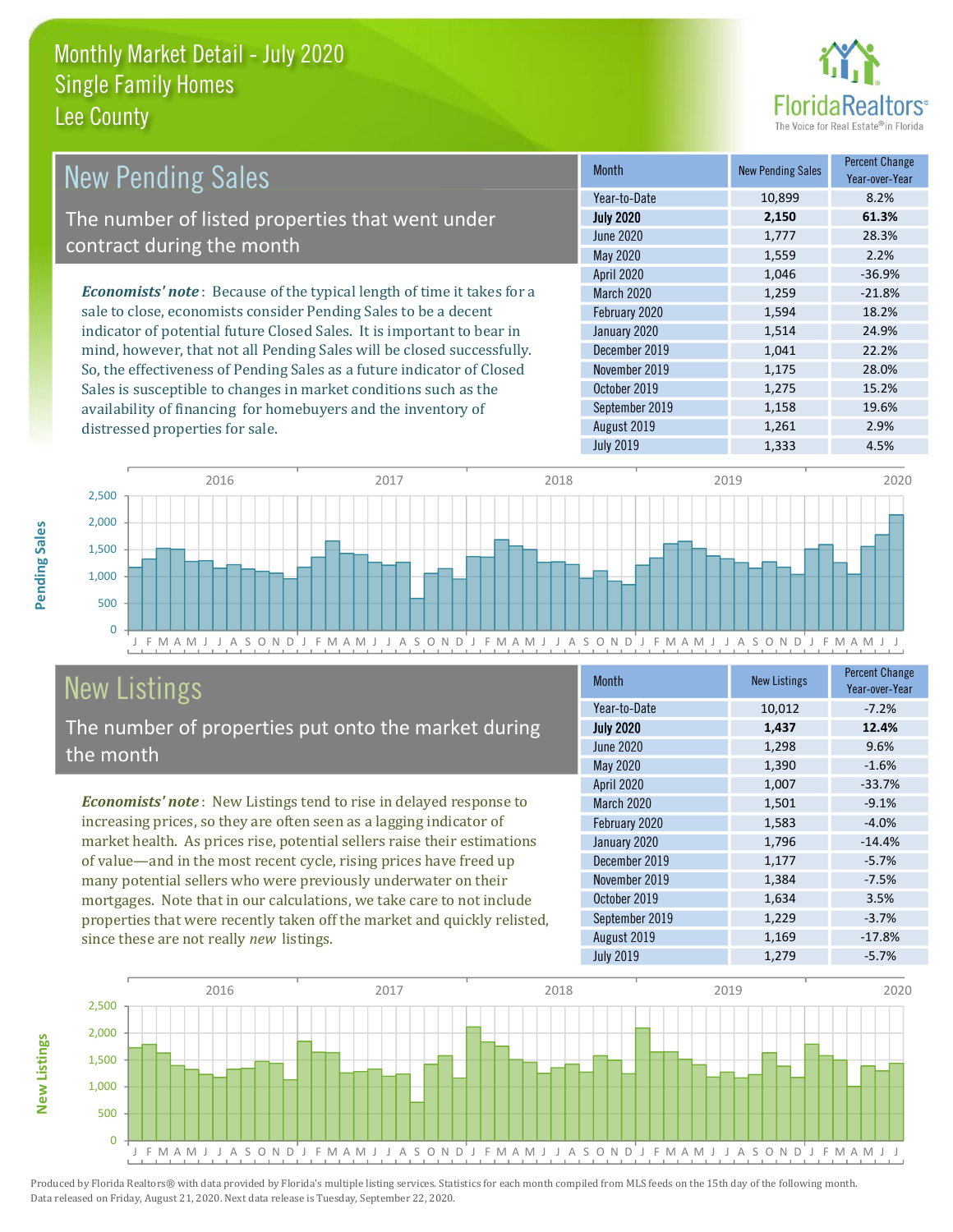

# **Inventory (Active Listings)**

The number of property listings active at the end of the month

**Economists' note**: There are a number of ways to define and calculate Inventory. Our method is to simply count the number of active listings on the last day of the month, and hold this number to compare with the same month the following year. Inventory rises when New Listings are outpacing the number of listings that go off-market (regardless of whether they actually sell). Likewise, it falls when New Listings aren't keeping up with the rate at which homes are going off-market.

| <b>Month</b>             | Inventory | <b>Percent Change</b><br>Year-over-Year |
|--------------------------|-----------|-----------------------------------------|
| <b>YTD (Monthly Avg)</b> | 4,806     | $-25.7%$                                |
| <b>July 2020</b>         | 3,579     | $-34.0%$                                |
| <b>June 2020</b>         | 4,090     | $-28.5%$                                |
| May 2020                 | 4,522     | $-27.5%$                                |
| April 2020               | 5,112     | $-22.9%$                                |
| March 2020               | 5,416     | $-22.6%$                                |
| February 2020            | 5,402     | $-24.9%$                                |
| January 2020             | 5,519     | $-22.3%$                                |
| December 2019            | 5,312     | $-16.6%$                                |
| November 2019            | 5,322     | $-14.3%$                                |
| October 2019             | 5,281     | $-9.3%$                                 |
| September 2019           | 4,977     | $-8.6%$                                 |
| August 2019              | 5,100     | $-3.9%$                                 |
| <b>July 2019</b>         | 5,422     | 1.8%                                    |



# Months Supply of Inventory

An estimate of the number of months it will take to deplete the current Inventory given recent sales rates

**Economists' note:** MSI is a useful indicator of market conditions. The benchmark for a balanced market (favoring neither buyer nor seller) is 5.5 months of inventory. Anything higher is traditionally a buyers' market, and anything lower is a sellers' market. There is no single accepted way of calculating MSI. A common method is to divide current Inventory by the most recent month's Closed Sales count, but this count is a usually poor predictor of future Closed Sales due to seasonal cycles. To eliminate seasonal effects, we use the 12-month average of monthly Closed Sales instead.

| <b>Month</b>             | <b>Months Supply</b> | <b>Percent Change</b><br>Year-over-Year |
|--------------------------|----------------------|-----------------------------------------|
| <b>YTD (Monthly Avg)</b> | 4.0                  | $-32.2%$                                |
| <b>July 2020</b>         | 3.1                  | $-36.7%$                                |
| <b>June 2020</b>         | 3.6                  | $-30.8%$                                |
| <b>May 2020</b>          | 4.0                  | $-29.8%$                                |
| April 2020               | 4.3                  | $-29.5%$                                |
| March 2020               | 4.5                  | $-29.7%$                                |
| February 2020            | 4.6                  | $-30.3%$                                |
| January 2020             | 4.7                  | $-27.7%$                                |
| December 2019            | 4.6                  | $-19.3%$                                |
| November 2019            | 4.7                  | $-14.5%$                                |
| October 2019             | 4.7                  | $-9.6%$                                 |
| September 2019           | 4.5                  | $-8.2%$                                 |
| August 2019              | 4.6                  | $-6.1%$                                 |
| <b>July 2019</b>         | 4.9                  | 0.0%                                    |

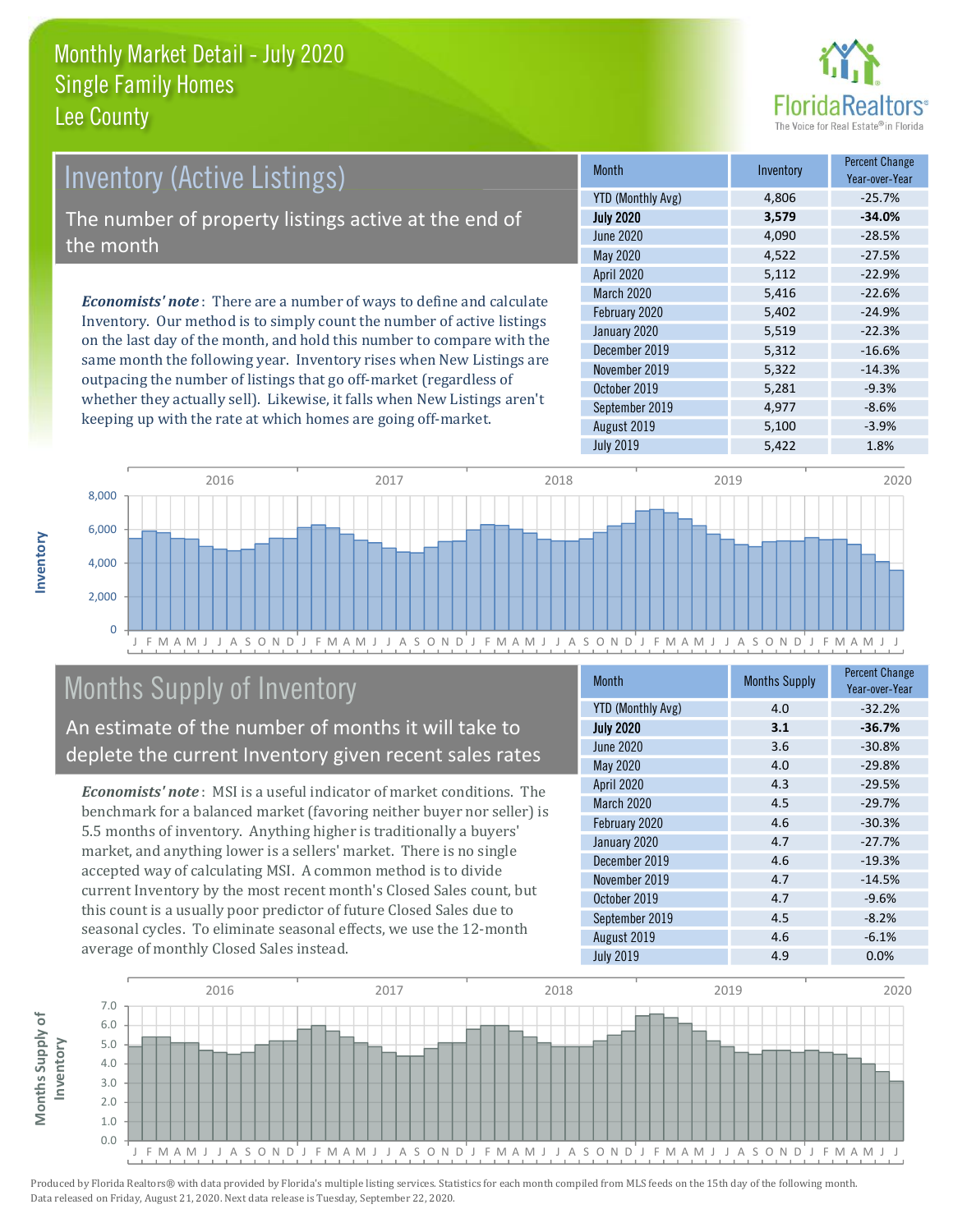

#### **Percent Change Closed Sales by Sale Price Closed Sales Sale Price** Year-over-Year Less than \$50,000  $-50.0%$  $\mathbf{1}$ The number of sales transactions which closed during  $$50.000 - $99.999$  $10$  $-58.3%$ the month 45  $$100,000 - $149,999$ 7.1% **Economists' note:** Closed Sales are one of the simplest—yet most \$150,000 - \$199.999 198  $-15.0%$ important-indicators for the residential real estate market. When \$200.000 - \$249.999 286  $0.0%$ comparing Closed Sales across markets of different sizes, we \$250,000 - \$299.999 230 23.0% recommend comparing the percent changes in sales rather than the number of sales. Closed Sales (and many other market metrics) are \$300,000 - \$399,999 283 17.9% affected by seasonal cycles, so actual trends are more accurately \$400,000 - \$599,999 205 47.5% represented by year-over-year changes (i.e. comparing a month's sales \$600.000 - \$999.999 112 64.7% to the amount of sales in the same month in the previous year), rather



### **Median Time to Contract by Sale Price** The median number of days between the listing date and contract date for all Closed Sales during the month

**Economists' note**: Like Time to Sale. Time to Contract is a measure of the length of the home selling process calculated for sales which closed during the month. The difference is that Time to Contract measures the number of days between the initial listing of a property and the signing of the contract which eventually led to the closing of the sale. When the gap between Median Time to Contract and Median Time to Sale grows, it is usually a sign of longer closing times and/or declining numbers of cash sales.

| <b>Sale Price</b>     | <b>Median Time to</b><br>Contract | <b>Percent Change</b><br>Year-over-Year |
|-----------------------|-----------------------------------|-----------------------------------------|
| Less than \$50,000    | 0 Days                            | $-100.0%$                               |
| $$50,000 - $99,999$   | 88 Days                           | 18.9%                                   |
| $$100,000 - $149,999$ | 43 Days                           | $-6.5%$                                 |
| \$150,000 - \$199,999 | 75 Days                           | 87.5%                                   |
| \$200,000 - \$249,999 | 69 Days                           | 9.5%                                    |
| \$250,000 - \$299,999 | 58 Days                           | $-9.4%$                                 |
| \$300,000 - \$399,999 | 75 Days                           | $-21.1%$                                |
| \$400,000 - \$599,999 | 120 Days                          | 18.8%                                   |
| \$600,000 - \$999,999 | 127 Days                          | $-5.2%$                                 |
| \$1,000,000 or more   | 157 Davs                          | $-35.4%$                                |



Produced by Florida Realtors® with data provided by Florida's multiple listing services. Statistics for each month compiled from MLS feeds on the 15th day of the following month. Data released on Friday, August 21, 2020. Next data release is Tuesday, September 22, 2020.

**Median Time to Contract**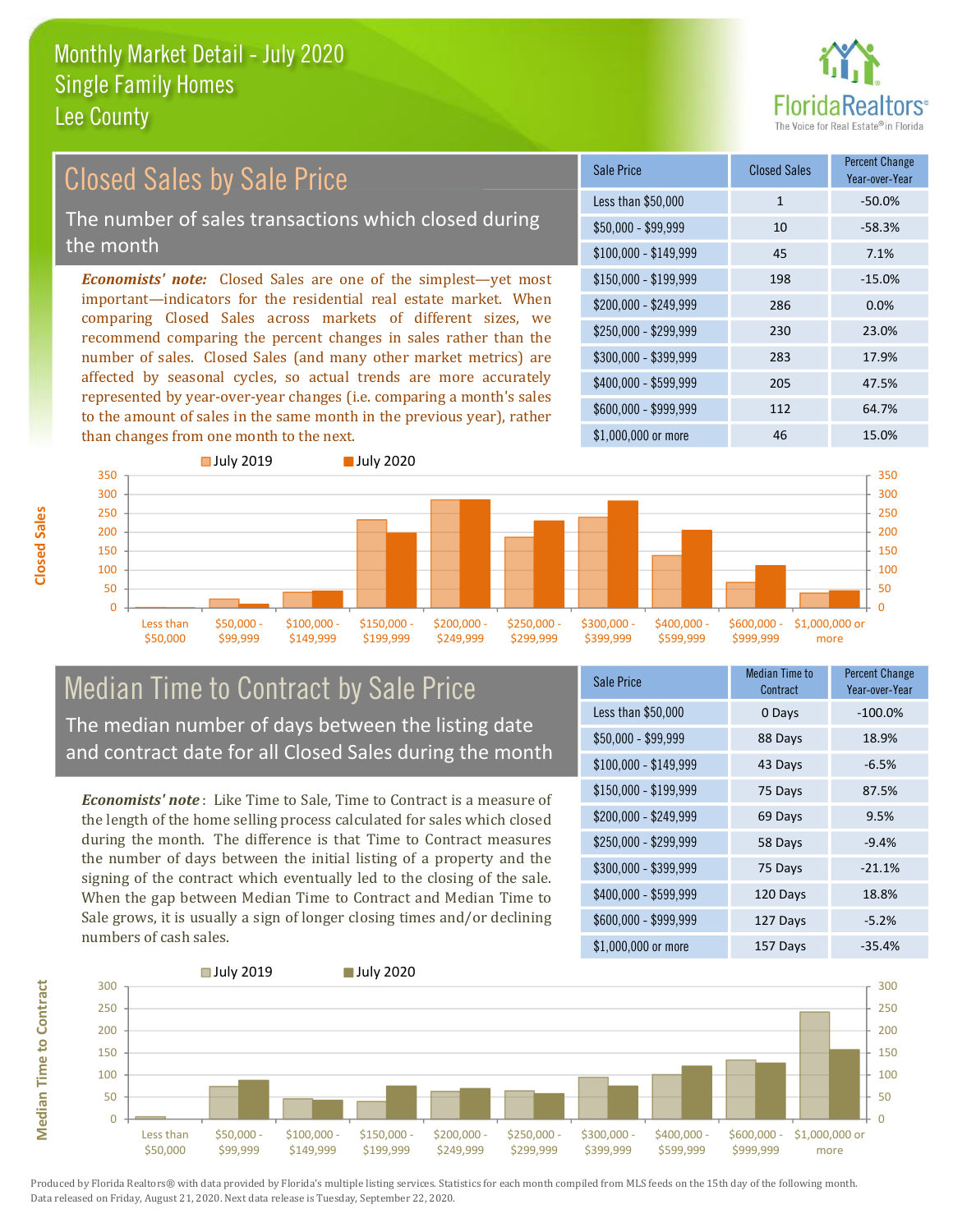

# **New Listings by Initial Listing Price** The number of properties put onto the market during

the month

Economists' note: New Listings tend to rise in delayed response to increasing prices, so they are often seen as a lagging indicator of market health. As prices rise, potential sellers raise their estimations of value—and in the most recent cycle, rising prices have freed up many potential sellers who were previously underwater on their mortgages. Note that in our calculations, we take care to not include properties that were recently taken off the market and quickly relisted, since these are not really new listings.

| <b>Initial Listing Price</b> | <b>New Listings</b> | <b>Percent Change</b><br>Year-over-Year |
|------------------------------|---------------------|-----------------------------------------|
| Less than \$50,000           | $\mathbf{1}$        | N/A                                     |
| $$50,000 - $99,999$          | 5                   | $-28.6%$                                |
| $$100,000 - $149,999$        | 35                  | $-50.7%$                                |
| $$150,000 - $199,999$        | 194                 | $-28.1%$                                |
| \$200,000 - \$249,999        | 302                 | $-1.0%$                                 |
| \$250,000 - \$299,999        | 216                 | 22.0%                                   |
| \$300,000 - \$399,999        | 285                 | 41.8%                                   |
| \$400,000 - \$599,999        | 216                 | 40.3%                                   |
| \$600,000 - \$999,999        | 115                 | 85.5%                                   |
| \$1,000,000 or more          | 68                  | 112.5%                                  |



#### **Inventory by Current Listing Price** The number of property listings active at the end of the month

**Economists' note**: There are a number of ways to define and calculate Inventory. Our method is to simply count the number of active listings on the last day of the month, and hold this number to compare with the same month the following year. Inventory rises when New Listings are outpacing the number of listings that go off-market (regardless of whether they actually sell). Likewise, it falls when New Listings aren't keeping up with the rate at which homes are going off-market.

| <b>Current Listing Price</b> | Inventory | <b>Percent Griange</b><br>Year-over-Year |
|------------------------------|-----------|------------------------------------------|
| Less than \$50,000           | 0         | $-100.0%$                                |
| $$50,000 - $99,999$          | 14        | $-64.1%$                                 |
| $$100,000 - $149,999$        | 83        | $-51.5%$                                 |
| $$150,000 - $199,999$        | 254       | $-64.2%$                                 |
| \$200,000 - \$249,999        | 496       | $-44.5%$                                 |
| \$250,000 - \$299,999        | 424       | $-34.4%$                                 |
| \$300,000 - \$399,999        | 630       | $-30.3%$                                 |
| \$400,000 - \$599,999        | 661       | $-28.0%$                                 |
| \$600,000 - \$999,999        | 535       | $-11.9%$                                 |
| ዩ1 በበበ በበበ or more           | 482       | $-9.6\%$                                 |



Produced by Florida Realtors® with data provided by Florida's multiple listing services. Statistics for each month compiled from MLS feeds on the 15th day of the following month. Data released on Friday, August 21, 2020. Next data release is Tuesday, September 22, 2020.

nventory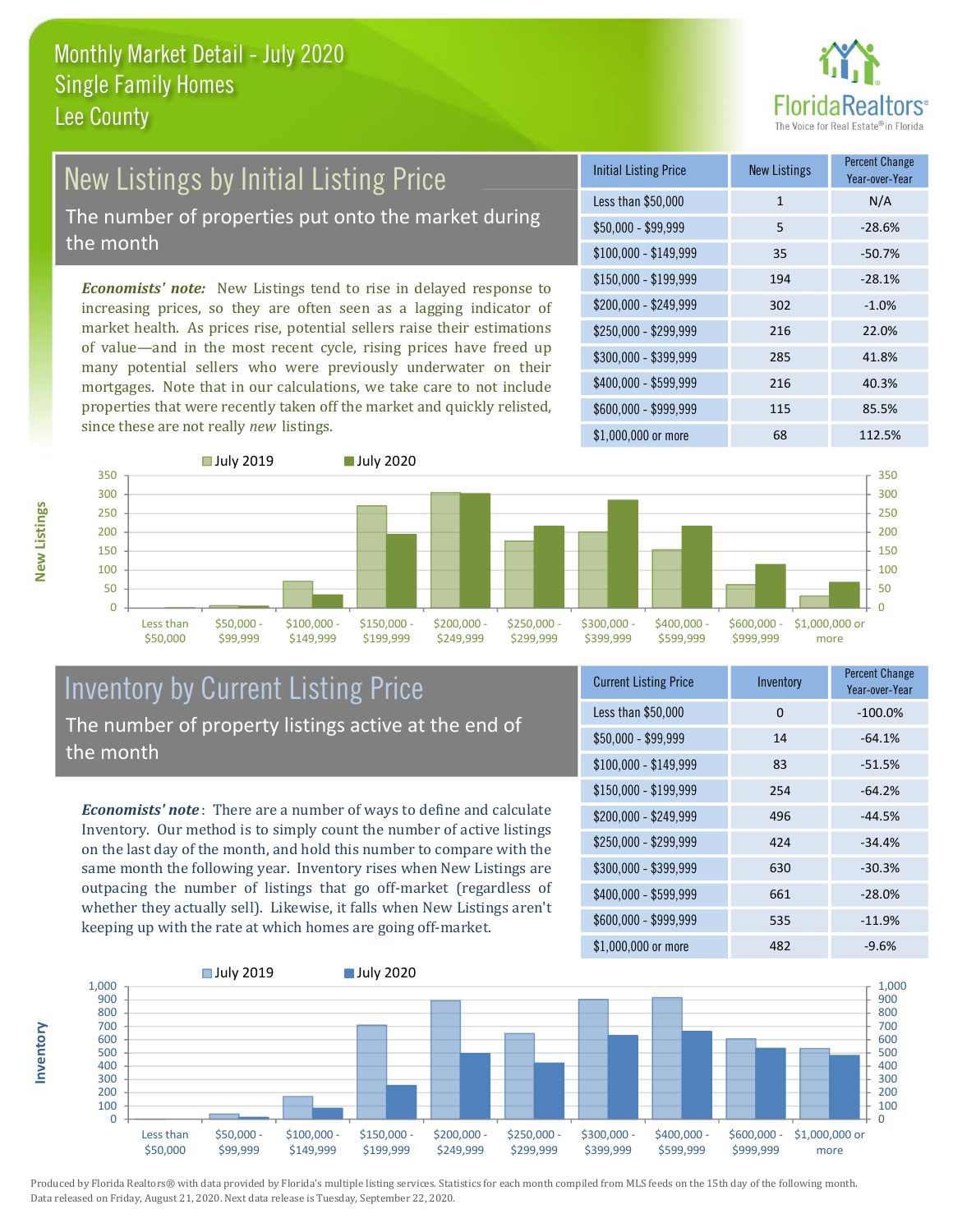Monthly Distressed Market - July 2020 **Single Family Homes** Lee County



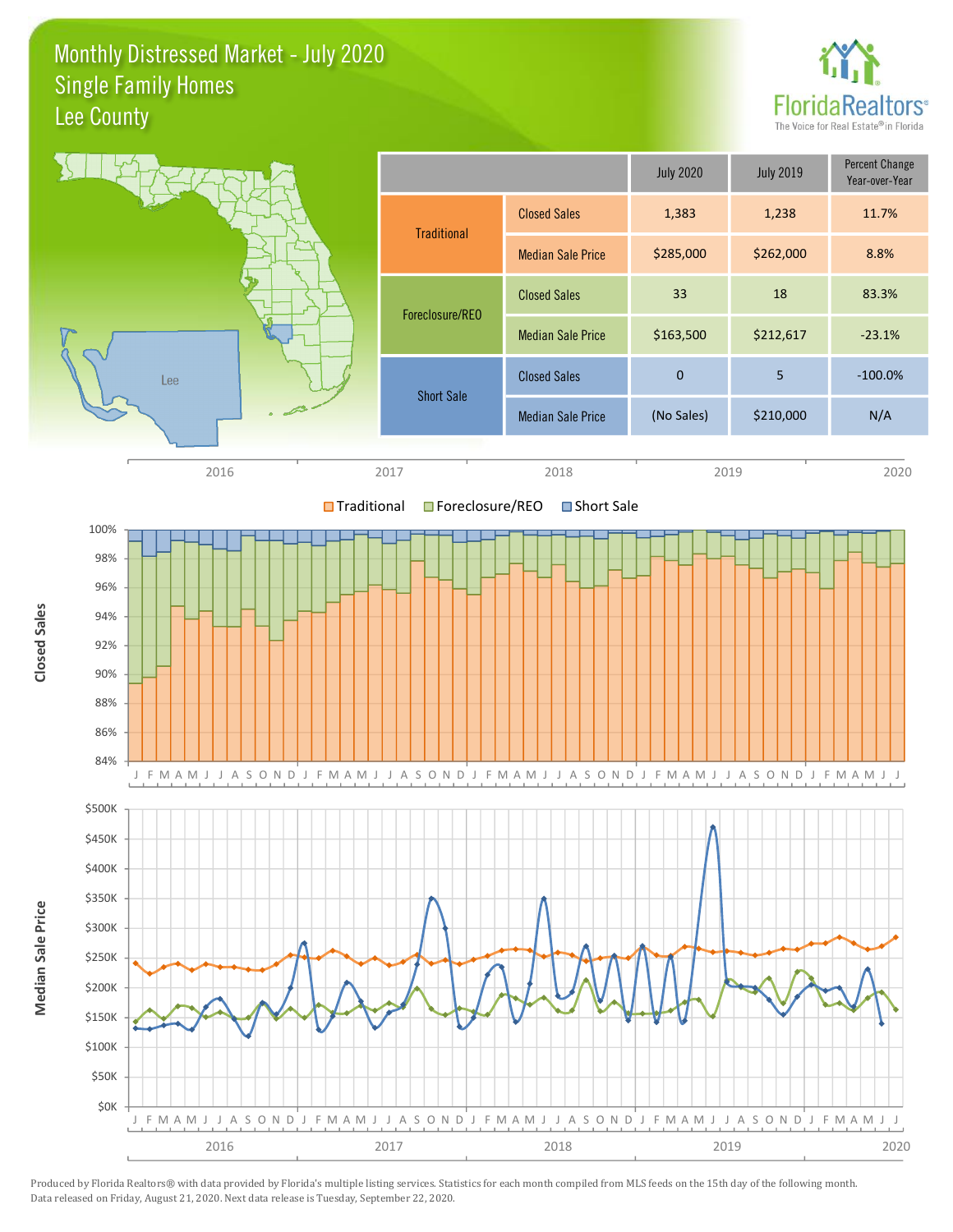



| <b>Summary Statistics</b>                                       | <b>July 2020</b> | <b>July 2019</b> | <b>Percent Change</b><br>Year-over-Year |
|-----------------------------------------------------------------|------------------|------------------|-----------------------------------------|
| <b>Closed Sales</b>                                             | 565              | 586              | $-3.6%$                                 |
| Paid in Cash                                                    | 249              | 296              | $-15.9%$                                |
| <b>Median Sale Price</b>                                        | \$197,000        | \$185,000        | 6.5%                                    |
| <b>Average Sale Price</b>                                       | \$254,071        | \$225,300        | 12.8%                                   |
| Dollar Volume                                                   | \$143.6 Million  | \$132.0 Million  | 8.7%                                    |
| <b>Median Percent of Original</b><br><b>List Price Received</b> | 95.0%            | 93.8%            | 1.3%                                    |
| <b>Median Time to Contract</b>                                  | 83 Days          | 92 Days          | $-9.8%$                                 |
| <b>Median Time to Sale</b>                                      | 106 Days         | 128 Days         | $-17.2%$                                |
| <b>New Pending Sales</b>                                        | 806              | 535              | 50.7%                                   |
| <b>New Listings</b>                                             | 704              | 484              | 45.5%                                   |
| <b>Pending Inventory</b>                                        | 590              | 663              | $-11.0%$                                |
| Inventory (Active Listings)                                     | 2,675            | 2,957            | $-9.5%$                                 |
| Months Supply of Inventory                                      | 5.0              | 5.3              | $-5.7%$                                 |

# **Closed Sales**

**Closed Sales** 

The number of sales transactions which closed during the month

**Economists' note:** Closed Sales are one of the simplest-yet most important-indicators for the residential real estate market. When comparing Closed Sales across markets of different sizes, we recommend comparing the percent changes in sales rather than the number of sales. Closed Sales (and many other market metrics) are affected by seasonal cycles, so actual trends are more accurately represented by year-over-year changes (i.e. comparing a month's sales to the amount of sales in the same month in the previous year), rather than changes from one month to the next.

| <b>Month</b>      | <b>Closed Sales</b> | <b>Percent Change</b><br>Year-over-Year |
|-------------------|---------------------|-----------------------------------------|
| Year-to-Date      | 3,861               | $-11.8%$                                |
| <b>July 2020</b>  | 565                 | $-3.6%$                                 |
| June 2020         | 517                 | $-12.7%$                                |
| May 2020          | 365                 | $-54.5%$                                |
| <b>April 2020</b> | 566                 | $-31.2%$                                |
| <b>March 2020</b> | 754                 | 16.4%                                   |
| February 2020     | 605                 | 19.6%                                   |
| January 2020      | 489                 | 15.9%                                   |
| December 2019     | 615                 | 51.1%                                   |
| November 2019     | 474                 | 4.9%                                    |
| October 2019      | 512                 | 17.4%                                   |
| September 2019    | 445                 | 0.0%                                    |
| August 2019       | 493                 | $-12.1%$                                |
| <b>July 2019</b>  | 586                 | 17.2%                                   |



Produced by Florida Realtors® with data provided by Florida's multiple listing services. Statistics for each month compiled from MLS feeds on the 15th day of the following month. Data released on Friday, August 21, 2020. Next data release is Tuesday, September 22, 2020.

\*Technical issues will require a revision for Lee and Volusia counties; possible impacts to adjacent counties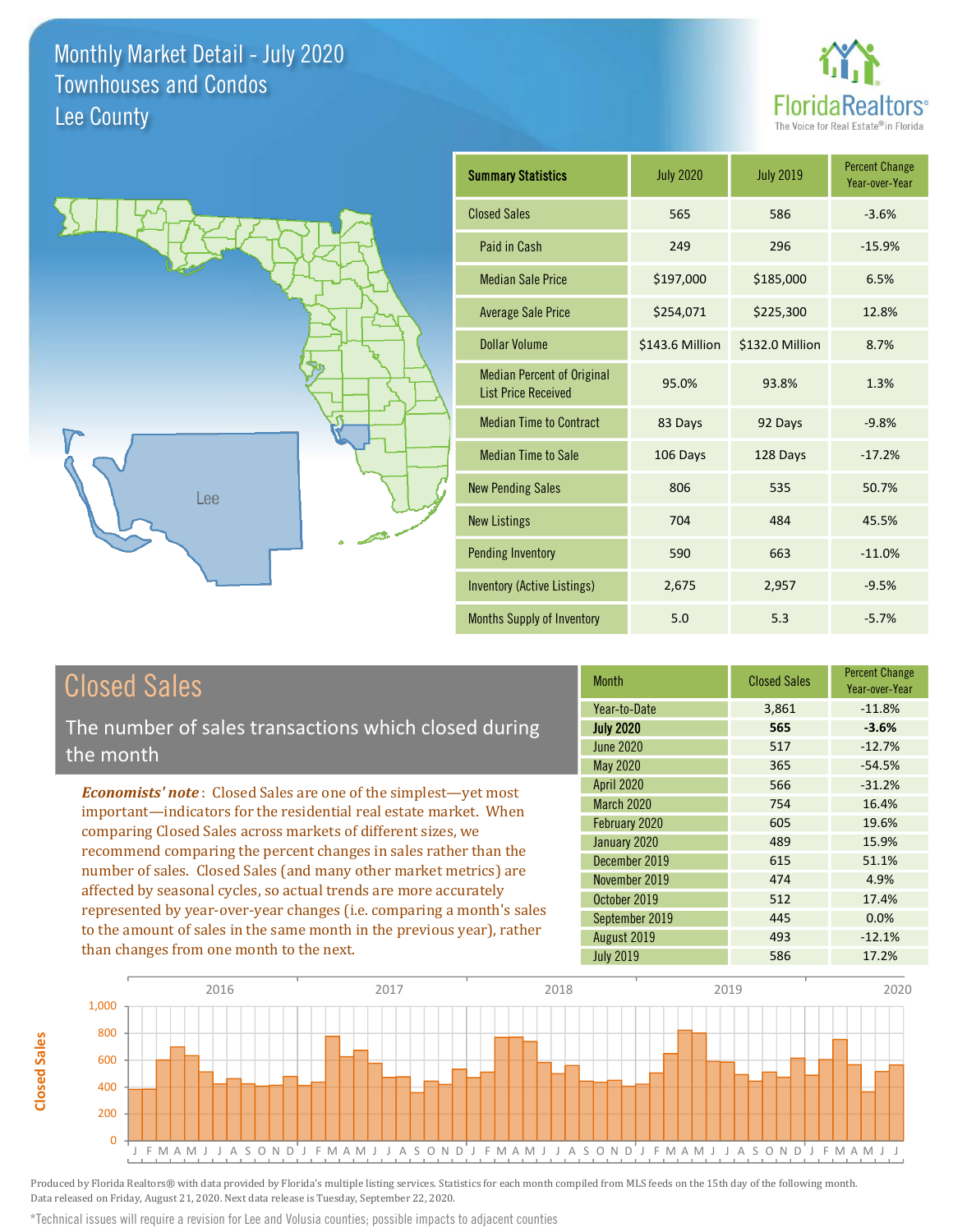

 $-0.8%$ 

7.3%

 $-12.3%$ 

17.9%

| Cash Sales                                                                     | <b>Month</b>      | <b>Cash Sales</b> | <b>Percent Change</b><br>Year-over-Year |
|--------------------------------------------------------------------------------|-------------------|-------------------|-----------------------------------------|
|                                                                                | Year-to-Date      | 2,055             | $-18.9%$                                |
| The number of Closed Sales during the month in which                           | <b>July 2020</b>  | 249               | $-15.9%$                                |
| buyers exclusively paid in cash                                                | June 2020         | 266               | $-18.7%$                                |
|                                                                                | May 2020          | 183               | $-59.2%$                                |
|                                                                                | <b>April 2020</b> | 272               | $-46.2%$                                |
|                                                                                | March 2020        | 452               | 16.2%                                   |
| <b>Economists' note:</b> Cash Sales can be a useful indicator of the extent to | February 2020     | 359               | 10.8%                                   |
| which investors are participating in the market. Why? Investors are            | January 2020      | 274               | 11.8%                                   |
| far more likely to have the funds to purchase a home available up front,       | December 2019     | 342               | 44.9%                                   |
| whereas the typical homebuyer requires a mortgage or some other                | November 2019     | 247               | $-6.4%$                                 |

October 2019

August 2019

**July 2019** 

September 2019

2016 2017 2018 2019 2020 600 500 400 300 200 100  $\overline{0}$ J F M A M J J A S O N D  $J$ FMAMJJA S O N D J F M A M J J A S O N D J F M A M J J A S O N D J F M A M J J

# Cash Sales as a Percentage of Closed Sales

form of financing. There are, of course, many possible exceptions, so

this statistic should be interpreted with care.

The percentage of Closed Sales during the month which were Cash Sales

**Economists' note:** This statistic is simply another way of viewing Cash Sales. The remaining percentages of Closed Sales (i.e. those not paid fully in cash) each month involved some sort of financing, such as mortgages, owner/seller financing, assumed loans, etc.

| <b>Month</b>      | <b>Percent of Closed</b><br>Sales Paid in Cash | <b>Percent Change</b><br>Year-over-Year |
|-------------------|------------------------------------------------|-----------------------------------------|
| Year-to-Date      | 53.2%                                          | $-8.1%$                                 |
| <b>July 2020</b>  | 44.1%                                          | $-12.7%$                                |
| <b>June 2020</b>  | 51.5%                                          | $-6.7%$                                 |
| <b>May 2020</b>   | 50.1%                                          | $-10.4%$                                |
| <b>April 2020</b> | 48.1%                                          | $-21.8%$                                |
| March 2020        | 59.9%                                          | $-0.2%$                                 |
| February 2020     | 59.3%                                          | $-7.3%$                                 |
| January 2020      | 56.0%                                          | $-3.6%$                                 |
| December 2019     | 55.6%                                          | $-4.1%$                                 |
| November 2019     | 52.1%                                          | $-10.8%$                                |
| October 2019      | 47.9%                                          | $-15.5%$                                |
| September 2019    | 52.6%                                          | 7.3%                                    |
| August 2019       | 49.1%                                          | $-0.2%$                                 |
| <b>July 2019</b>  | 50.5%                                          | 0.6%                                    |

245

234

242

296

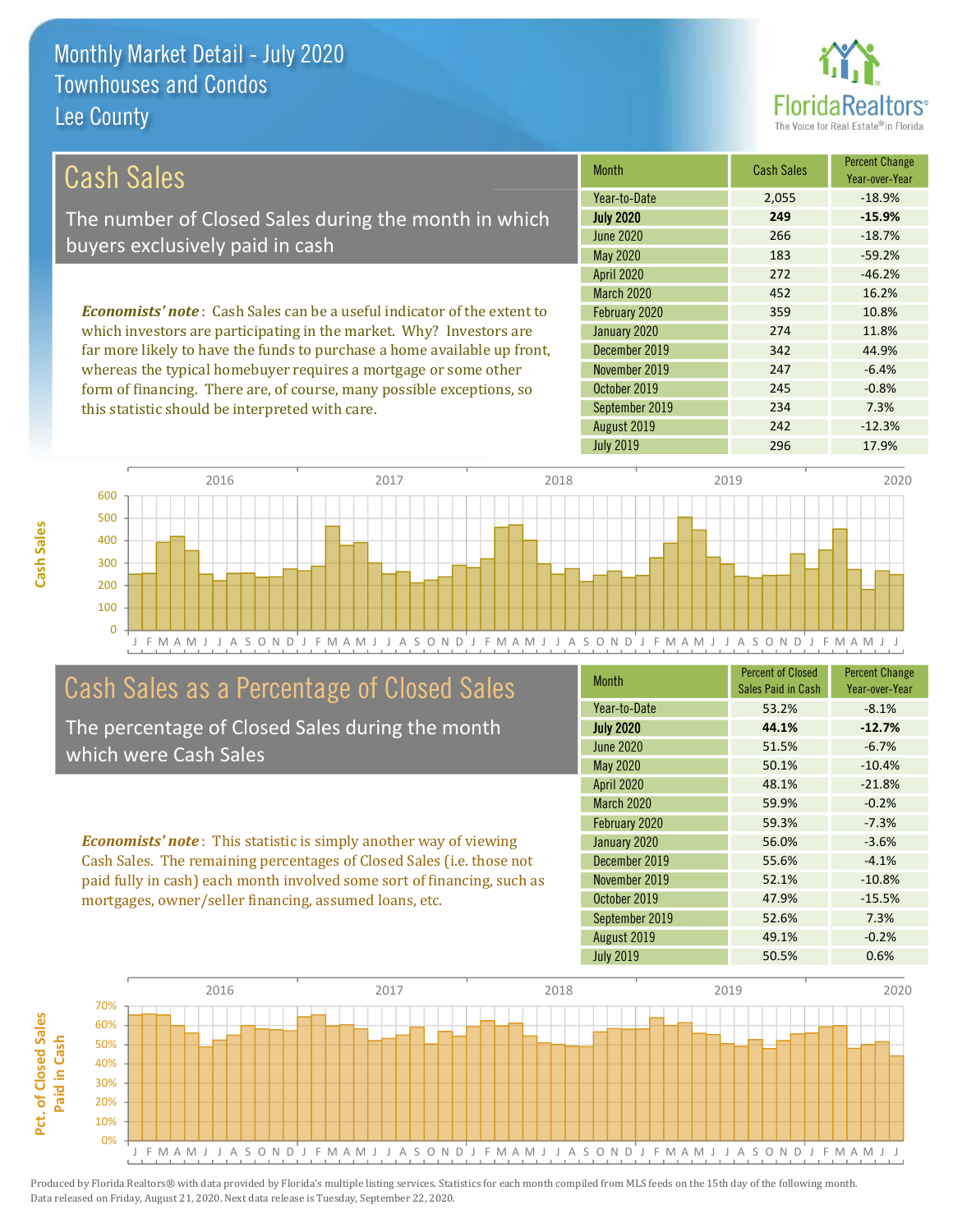

# **Median Sale Price**

The median sale price reported for the month (i.e. 50% of sales were above and 50% of sales were below)

**Economists' note:** Median Sale Price is our preferred summary statistic for price activity because, unlike Average Sale Price, Median Sale Price is not sensitive to high sale prices for small numbers of homes that may not be characteristic of the market area. Keep in mind that median price trends over time are not always solely caused by changes in the general value of local real estate. Median sale price only reflects the values of the homes that sold each month, and the mix of the types of homes that sell can change over time.

| <b>Month</b>      | <b>Median Sale Price</b> | <b>Percent Change</b><br>Year-over-Year |
|-------------------|--------------------------|-----------------------------------------|
| Year-to-Date      | \$202,000                | 3.6%                                    |
| <b>July 2020</b>  | \$197,000                | 6.5%                                    |
| <b>June 2020</b>  | \$192,000                | 1.1%                                    |
| <b>May 2020</b>   | \$200,000                | $-3.1%$                                 |
| <b>April 2020</b> | \$225,000                | 9.8%                                    |
| <b>March 2020</b> | \$205,000                | 5.7%                                    |
| February 2020     | \$200,000                | 6.0%                                    |
| January 2020      | \$205,000                | 8.2%                                    |
| December 2019     | \$207,500                | 1.2%                                    |
| November 2019     | \$195,000                | 4.3%                                    |
| October 2019      | \$180,000                | $-5.0%$                                 |
| September 2019    | \$188,900                | $-1.6%$                                 |
| August 2019       | \$180,000                | $-4.3%$                                 |
| <b>July 2019</b>  | \$185,000                | 4.4%                                    |



## **Average Sale Price**

The average sale price reported for the month (i.e. total sales in dollars divided by the number of sales)

Economists' note: Usually, we prefer Median Sale Price over Average Sale Price as a summary statistic for home prices. However, Average Sale Price does have its uses-particularly when it is analyzed alongside the Median Sale Price. For one, the relative difference between the two statistics can provide some insight into the market for higher-end homes in an area.

| <b>Month</b>      | <b>Average Sale Price</b> | <b>Percent Change</b><br>Year-over-Year |
|-------------------|---------------------------|-----------------------------------------|
| Year-to-Date      | \$268,134                 | 5.8%                                    |
| <b>July 2020</b>  | \$254,071                 | 12.8%                                   |
| <b>June 2020</b>  | \$248,388                 | $-1.3%$                                 |
| <b>May 2020</b>   | \$251,752                 | $-7.1%$                                 |
| <b>April 2020</b> | \$309,858                 | 15.0%                                   |
| March 2020        | \$268,757                 | 5.8%                                    |
| February 2020     | \$253,985                 | 4.3%                                    |
| January 2020      | \$285,740                 | 18.7%                                   |
| December 2019     | \$263,489                 | $-13.4%$                                |
| November 2019     | \$241,365                 | $-3.6%$                                 |
| October 2019      | \$223,428                 | $-4.8%$                                 |
| September 2019    | \$236,139                 | $-0.6%$                                 |
| August 2019       | \$235,635                 | 3.6%                                    |
| <b>July 2019</b>  | \$225,300                 | 1.4%                                    |



**Average Sale Price**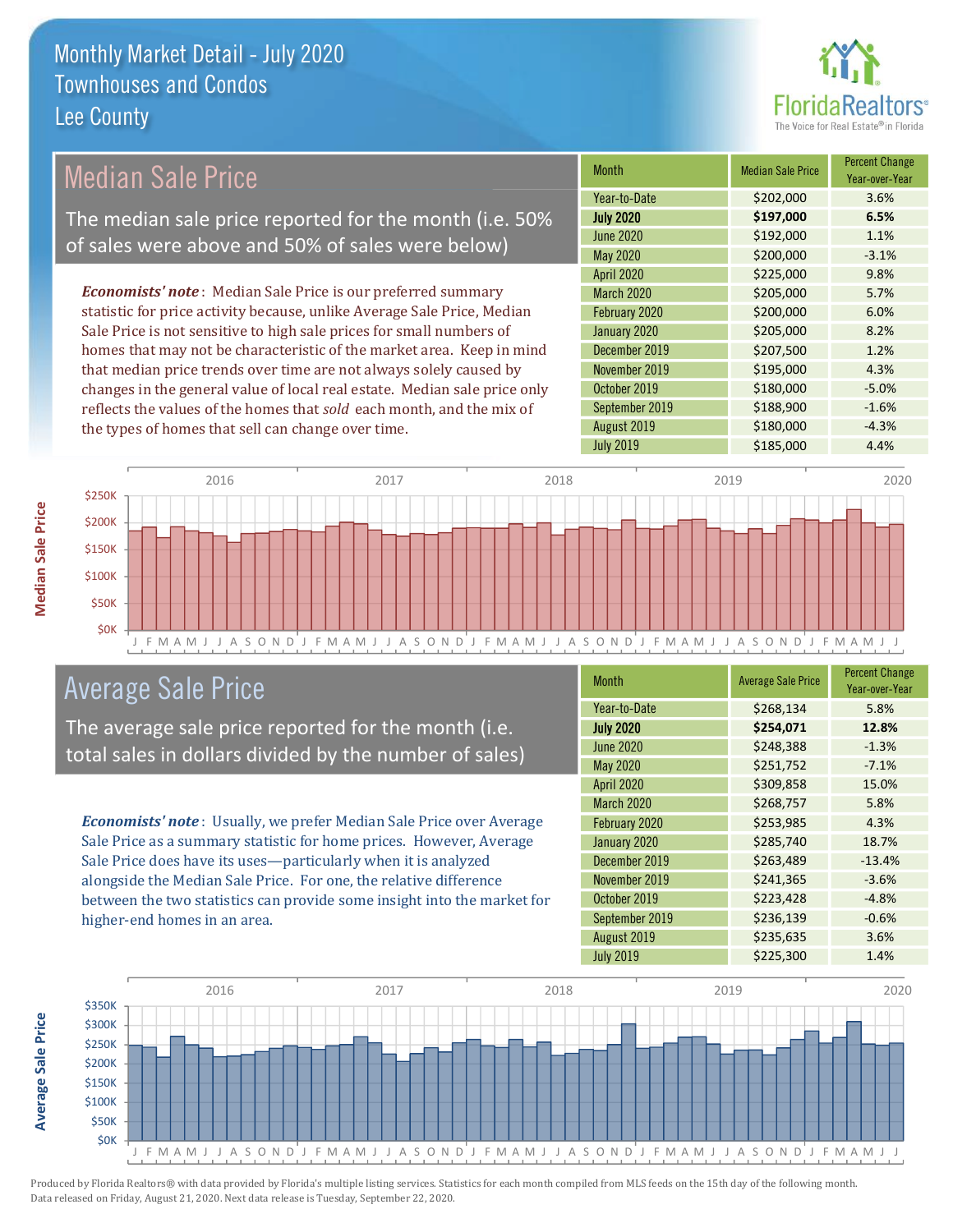

#### ollar Volume

The sum of the sale prices for all sales which closed during the month

**Economists' note**: Dollar Volume is simply the sum of all sale prices in a given time period, and can quickly be calculated by multiplying Closed Sales by Average Sale Price. It is a strong indicator of the health of the real estate industry in a market, and is of particular interest to real estate professionals, investors, analysts, and government agencies. Potential home sellers and home buyers, on the other hand, will likely be better served by paying attention to trends in the two components of Dollar Volume (i.e. sales and prices) individually.

| <b>Month</b>      | <b>Dollar Volume</b> | <b>Percent Change</b><br>Year-over-Year |
|-------------------|----------------------|-----------------------------------------|
| Year-to-Date      | \$1.0 Billion        | $-6.7%$                                 |
| <b>July 2020</b>  | \$143.6 Million      | 8.7%                                    |
| <b>June 2020</b>  | \$128.4 Million      | $-13.8%$                                |
| <b>May 2020</b>   | \$91.9 Million       | $-57.7%$                                |
| <b>April 2020</b> | \$175.4 Million      | $-20.9%$                                |
| <b>March 2020</b> | \$202.6 Million      | 23.1%                                   |
| February 2020     | \$153.7 Million      | 24.8%                                   |
| January 2020      | \$139.7 Million      | 37.6%                                   |
| December 2019     | \$162.0 Million      | 30.8%                                   |
| November 2019     | \$114.4 Million      | 1.1%                                    |
| October 2019      | \$114.4 Million      | 11.8%                                   |
| September 2019    | \$105.1 Million      | $-0.6%$                                 |
| August 2019       | \$116.2 Million      | $-8.9%$                                 |
| <b>July 2019</b>  | \$132.0 Million      | 18.8%                                   |



# Median Percent of Original List Price Received

The median of the sale price (as a percentage of the original list price) across all properties selling during the month

**Economists' note:** The Median Percent of Original List Price Received is useful as an indicator of market recovery, since it typically rises as buyers realize that the market may be moving away from them and they need to match the selling price (or better it) in order to get a contract on the house. This is usually the last measure to indicate a market has shifted from down to up, so it is what we would call a lagging indicator.

| <b>Month</b>      | Med. Pct. of Orig.<br><b>List Price Received</b> | <b>Percent Change</b><br>Year-over-Year |
|-------------------|--------------------------------------------------|-----------------------------------------|
| Year-to-Date      | 95.0%                                            | 0.8%                                    |
| <b>July 2020</b>  | 95.0%                                            | 1.3%                                    |
| <b>June 2020</b>  | 94.7%                                            | 0.2%                                    |
| <b>May 2020</b>   | 94.5%                                            | 0.7%                                    |
| <b>April 2020</b> | 95.1%                                            | 1.2%                                    |
| <b>March 2020</b> | 95.3%                                            | 0.8%                                    |
| February 2020     | 94.7%                                            | 0.4%                                    |
| January 2020      | 95.2%                                            | 0.4%                                    |
| December 2019     | 95.1%                                            | 0.1%                                    |
| November 2019     | 95.0%                                            | $-0.2%$                                 |
| October 2019      | 94.9%                                            | $-0.1%$                                 |
| September 2019    | 94.4%                                            | 0.3%                                    |
| August 2019       | 94.3%                                            | 0.0%                                    |
| <b>July 2019</b>  | 93.8%                                            | $-0.1%$                                 |

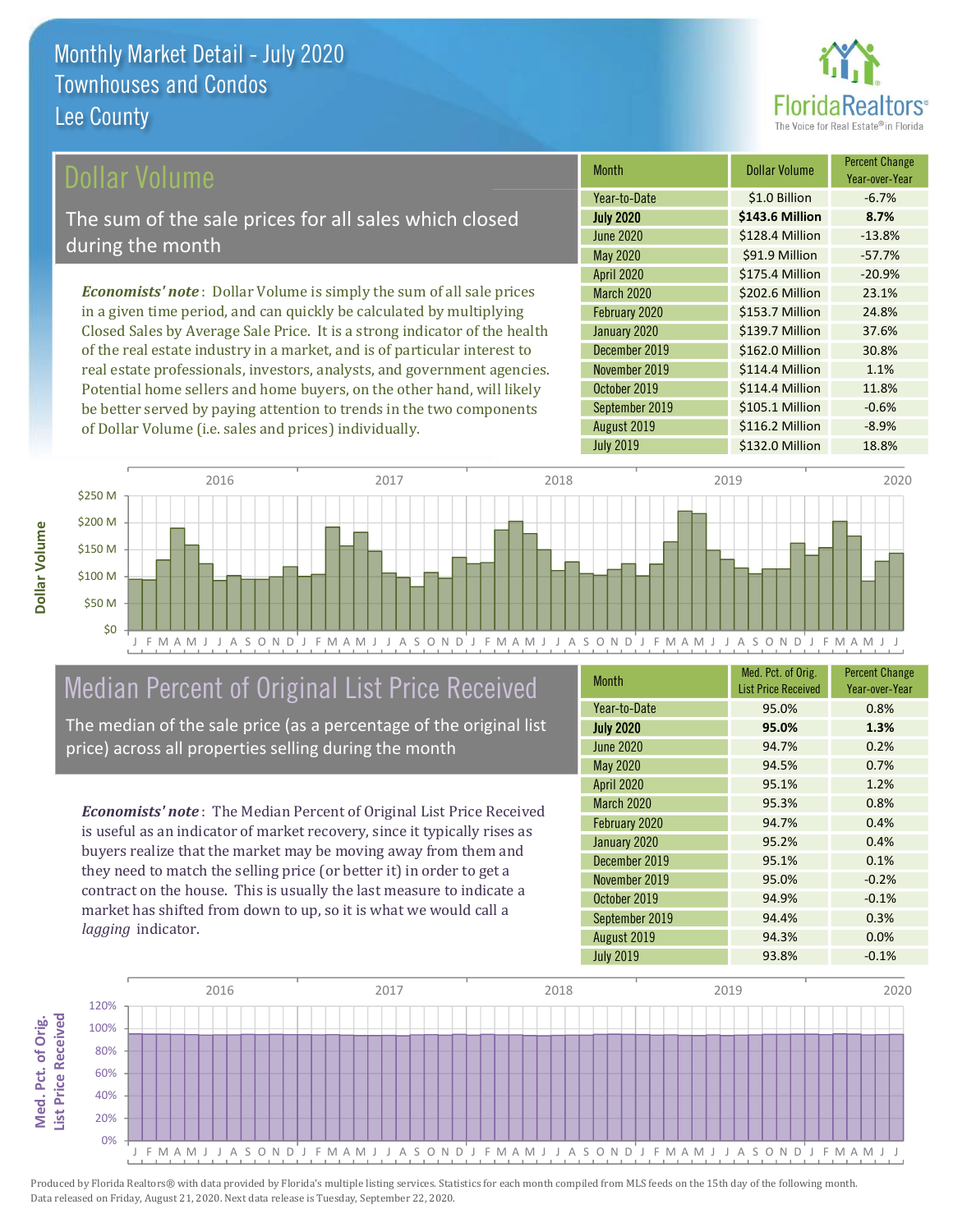

# **Median Time to Contract**

The median number of days between the listing date and contract date for all Closed Sales during the month

**Economists' note:** Like Time to Sale, Time to Contract is a measure of the length of the home selling process calculated for sales which closed during the month. The difference is that Time to Contract measures the number of days between the initial listing of a property and the signing of the contract which eventually led to the closing of the sale. When the gap between Median Time to Contract and Median Time to Sale grows, it is usually a sign of longer closing times and/or declining numbers of cash sales.

| <b>Month</b>      | <b>Median Time to</b><br>Contract | <b>Percent Change</b><br>Year-over-Year |
|-------------------|-----------------------------------|-----------------------------------------|
| Year-to-Date      | 69 Days                           | $-10.4%$                                |
| <b>July 2020</b>  | 83 Days                           | $-9.8%$                                 |
| <b>June 2020</b>  | 81 Days                           | 8.0%                                    |
| <b>May 2020</b>   | 55 Days                           | $-25.7%$                                |
| <b>April 2020</b> | 45 Days                           | $-41.6%$                                |
| <b>March 2020</b> | 70 Days                           | 18.6%                                   |
| February 2020     | 73 Days                           | $-15.1%$                                |
| January 2020      | 64 Days                           | $-16.9%$                                |
| December 2019     | 69 Days                           | 0.0%                                    |
| November 2019     | 67 Days                           | $-4.3%$                                 |
| October 2019      | 83 Days                           | 10.7%                                   |
| September 2019    | 88 Days                           | $-17.8%$                                |
| August 2019       | 88 Days                           | 0.0%                                    |
| <b>July 2019</b>  | 92 Days                           | 22.7%                                   |



## **Median Time to Sale**

**Median Time to** 

Contract

The median number of days between the listing date and closing date for all Closed Sales during the month

**Economists' note**: Time to Sale is a measure of the length of the home selling process, calculated as the number of days between the initial listing of a property and the closing of the sale. Median Time to Sale is the amount of time the "middle" property selling this month was on the market. That is, 50% of homes selling this month took less time to sell, and 50% of homes took *more* time to sell. Median Time to Sale gives a more accurate picture than Average Time to Sale, which can be skewed upward by small numbers of properties taking an abnormally long time to sell.

| <b>Month</b>     | <b>Median Time to Sale</b> | <b>Percent Change</b><br>Year-over-Year |
|------------------|----------------------------|-----------------------------------------|
| Year-to-Date     | 102 Days                   | $-8.9%$                                 |
| <b>July 2020</b> | 106 Days                   | $-17.2%$                                |
| <b>June 2020</b> | 112 Days                   | $-1.8%$                                 |
| <b>May 2020</b>  | 97 Days                    | $-13.4%$                                |
| April 2020       | 85 Days                    | $-22.0%$                                |
| March 2020       | 102 Days                   | 6.3%                                    |
| February 2020    | 102 Days                   | $-9.7%$                                 |
| January 2020     | 101 Days                   | $-12.2%$                                |
| December 2019    | 100 Days                   | $-4.8%$                                 |
| November 2019    | 105 Days                   | 5.0%                                    |
| October 2019     | 121 Days                   | 7.1%                                    |
| September 2019   | 132 Days                   | $-9.6%$                                 |
| August 2019      | 128 Days                   | $-3.8%$                                 |
| <b>July 2019</b> | 128 Days                   | 10.3%                                   |

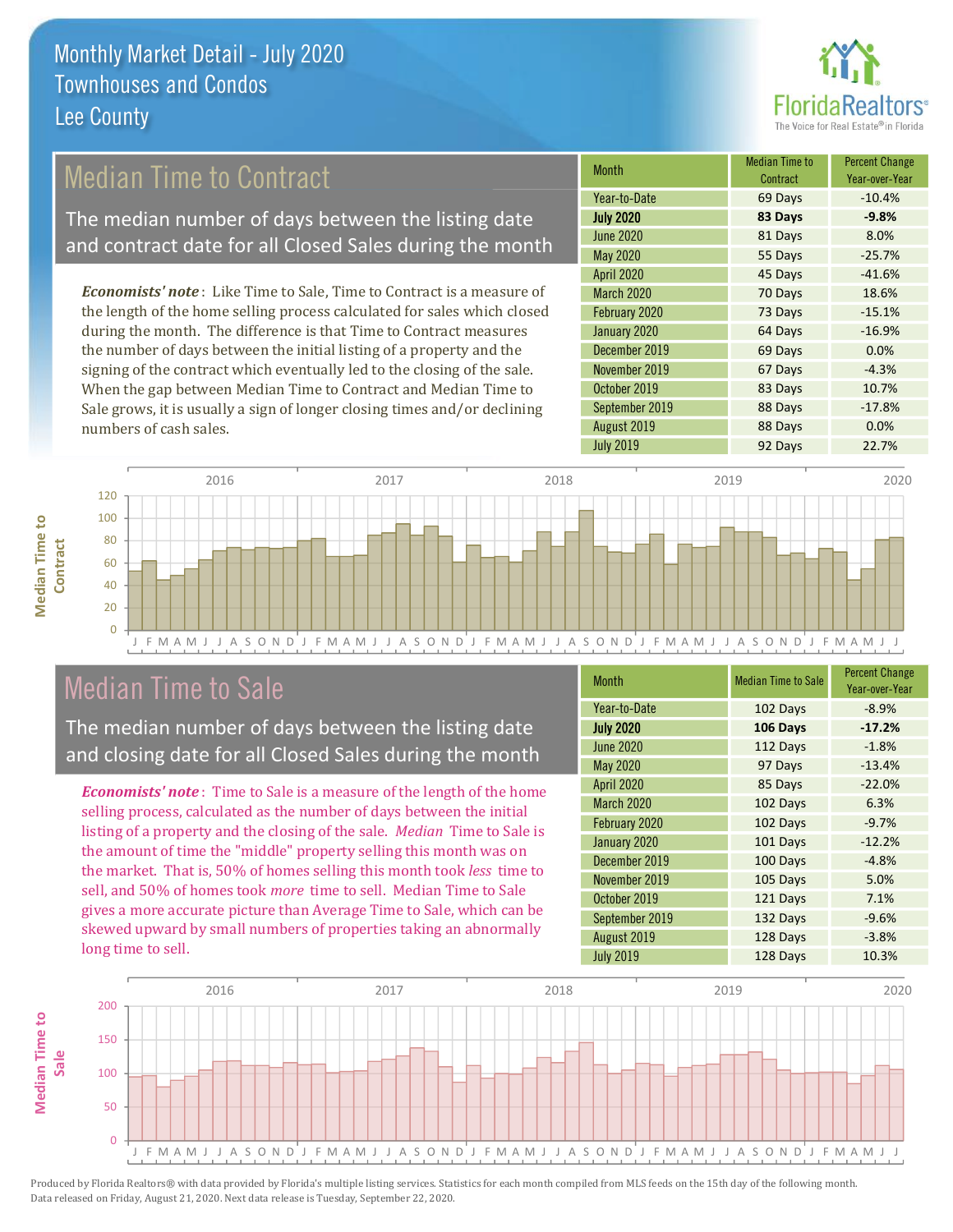distressed properties for sale.



15.5%

1.0%

 $-4.3%$ 

| <b>New Pending Sales</b>                                                       | <b>Month</b>      | <b>New Pending Sales</b> | <b>Percent Change</b><br>Year-over-Year |
|--------------------------------------------------------------------------------|-------------------|--------------------------|-----------------------------------------|
|                                                                                | Year-to-Date      | 4.764                    | $-4.5%$                                 |
| The number of listed properties that went under                                | <b>July 2020</b>  | 806                      | 50.7%                                   |
| contract during the month                                                      | June 2020         | 717                      | 21.5%                                   |
|                                                                                | May 2020          | 577                      | $-21.0%$                                |
|                                                                                | <b>April 2020</b> | 356                      | $-56.2%$                                |
| <b>Economists' note</b> : Because of the typical length of time it takes for a | <b>March 2020</b> | 616                      | $-32.9%$                                |
| sale to close, economists consider Pending Sales to be a decent                | February 2020     | 910                      | 22.1%                                   |
| indicator of potential future Closed Sales. It is important to bear in         | January 2020      | 782                      | 19.2%                                   |
| mind, however, that not all Pending Sales will be closed successfully.         | December 2019     | 526                      | 34.2%                                   |
| So, the effectiveness of Pending Sales as a future indicator of Closed         | November 2019     | 594                      | 28.3%                                   |
| Sales is susceptible to changes in market conditions such as the               | October 2019      | 564                      | 11.2%                                   |

September 2019

August 2019

**July 2019** 

2016 2017 2018 2019 2020 1,000 800 600 400 200  $\overline{0}$ FMAMJ J A S O N D J F M A M J J A S O N D J F M A M J J A S O N D J F M A M A M J J A S O N D J F M A M J J  $\mathbf{J}$ 

# **New Listings**

The number of properties put onto the market during the month

availability of financing for homebuyers and the inventory of

Economists' note: New Listings tend to rise in delayed response to increasing prices, so they are often seen as a lagging indicator of market health. As prices rise, potential sellers raise their estimations of value—and in the most recent cycle, rising prices have freed up many potential sellers who were previously underwater on their mortgages. Note that in our calculations, we take care to not include properties that were recently taken off the market and quickly relisted, since these are not really new listings.

| <b>Month</b>      | <b>New Listings</b> | <b>Percent Change</b><br>Year-over-Year |
|-------------------|---------------------|-----------------------------------------|
| Year-to-Date      | 5,109               | $-2.6%$                                 |
| <b>July 2020</b>  | 704                 | 45.5%                                   |
| June 2020         | 686                 | 30.9%                                   |
| May 2020          | 728                 | 22.8%                                   |
| April 2020        | 433                 | $-44.9%$                                |
| <b>March 2020</b> | 759                 | $-9.4%$                                 |
| February 2020     | 837                 | $-5.0%$                                 |
| January 2020      | 962                 | $-15.7%$                                |
| December 2019     | 602                 | $-8.9%$                                 |
| November 2019     | 722                 | $-12.8%$                                |
| October 2019      | 791                 | $-6.6%$                                 |
| September 2019    | 619                 | 10.9%                                   |
| August 2019       | 498                 | $-7.8%$                                 |
| <b>July 2019</b>  | 484                 | $-2.0%$                                 |

515

531

535



Produced by Florida Realtors® with data provided by Florida's multiple listing services. Statistics for each month compiled from MLS feeds on the 15th day of the following month. Data released on Friday, August 21, 2020. Next data release is Tuesday, September 22, 2020.

**New Listings**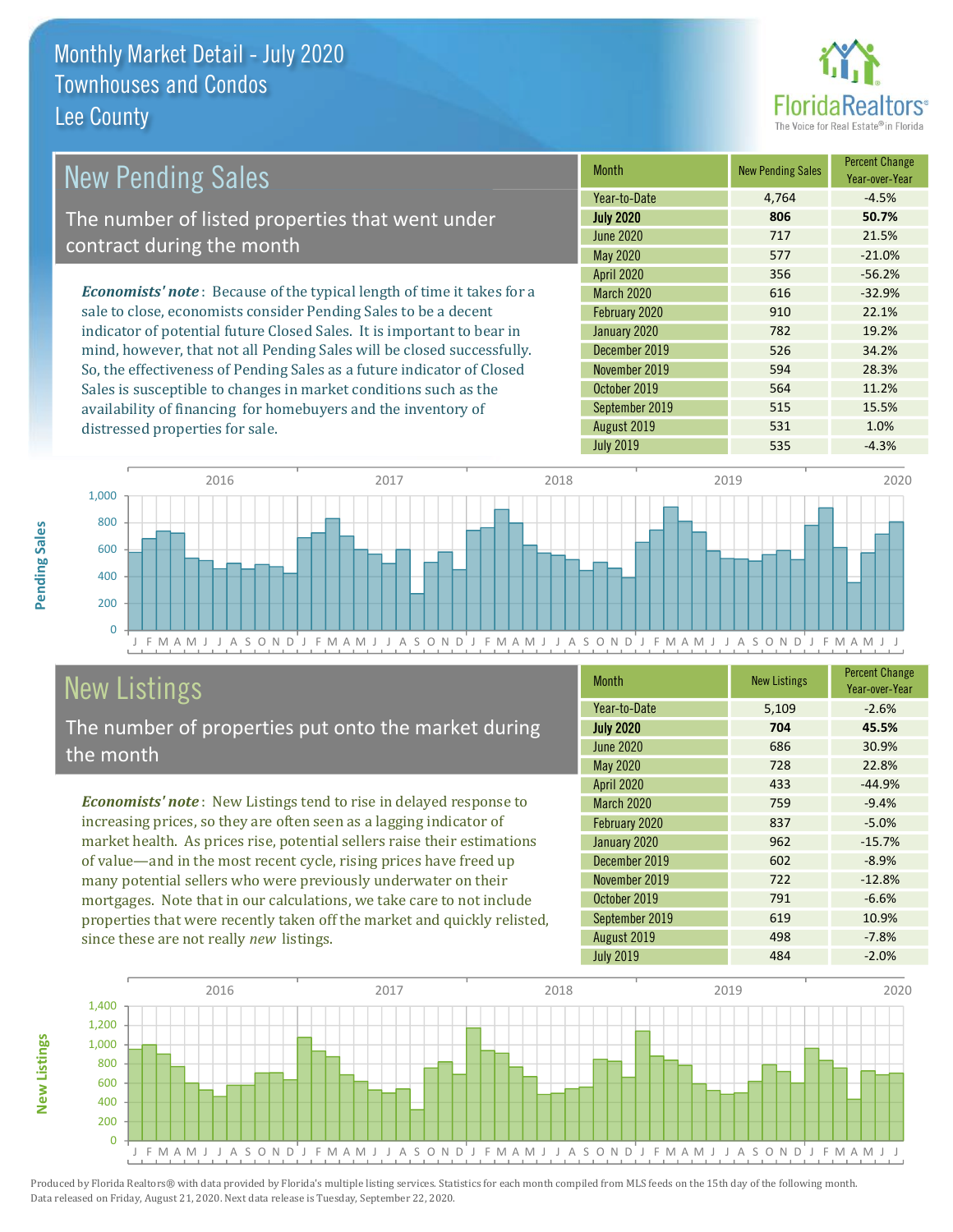

# **Inventory (Active Listings)**

The number of property listings active at the end of the month

**Economists' note:** There are a number of ways to define and calculate Inventory. Our method is to simply count the number of active listings on the last day of the month, and hold this number to compare with the same month the following year. Inventory rises when New Listings are outpacing the number of listings that go off-market (regardless of whether they actually sell). Likewise, it falls when New Listings aren't keeping up with the rate at which homes are going off-market.

| <b>Month</b>             | Inventory | <b>Percent Change</b><br>Year-over-Year |
|--------------------------|-----------|-----------------------------------------|
| <b>YTD (Monthly Avg)</b> | 2,903     | $-20.4%$                                |
| <b>July 2020</b>         | 2,675     | $-9.5%$                                 |
| <b>June 2020</b>         | 2,690     | $-14.9%$                                |
| May 2020                 | 2,827     | $-17.1%$                                |
| <b>April 2020</b>        | 2,970     | $-21.1%$                                |
| March 2020               | 3,042     | $-23.4%$                                |
| February 2020            | 3,008     | $-27.8%$                                |
| January 2020             | 3,106     | $-24.4%$                                |
| December 2019            | 2,985     | $-18.5%$                                |
| November 2019            | 3,033     | $-13.1%$                                |
| October 2019             | 2,953     | $-7.9%$                                 |
| September 2019           | 2,741     | $-5.3%$                                 |
| August 2019              | 2,684     | $-5.3%$                                 |
| <b>July 2019</b>         | 2,957     | 0.4%                                    |



# Months Supply of Inventory

An estimate of the number of months it will take to deplete the current Inventory given recent sales rates

**Economists' note:** MSI is a useful indicator of market conditions. The benchmark for a balanced market (favoring neither buyer nor seller) is 5.5 months of inventory. Anything higher is traditionally a buyers' market, and anything lower is a sellers' market. There is no single accepted way of calculating MSI. A common method is to divide current Inventory by the most recent month's Closed Sales count, but this count is a usually poor predictor of future Closed Sales due to seasonal cycles. To eliminate seasonal effects, we use the 12-month average of monthly Closed Sales instead.

| <b>Month</b>             | <b>Months Supply</b> | <b>Percent Change</b><br>Year-over-Year |
|--------------------------|----------------------|-----------------------------------------|
| <b>YTD (Monthly Avg)</b> | 5.0                  | $-25.4%$                                |
| <b>July 2020</b>         | 5.0                  | $-5.7%$                                 |
| <b>June 2020</b>         | 5.0                  | $-13.8%$                                |
| May 2020                 | 5.2                  | $-16.1%$                                |
| April 2020               | 5.1                  | $-26.1%$                                |
| March 2020               | 5.1                  | $-31.1%$                                |
| February 2020            | 5.1                  | $-32.9%$                                |
| January 2020             | 5.3                  | $-29.3%$                                |
| December 2019            | 5.2                  | $-21.2%$                                |
| November 2019            | 5.4                  | $-12.9%$                                |
| October 2019             | 5.3                  | $-7.0%$                                 |
| September 2019           | 5.0                  | $-2.0%$                                 |
| August 2019              | 4.9                  | $-3.9%$                                 |
| <b>July 2019</b>         | 5.3                  | $-1.9%$                                 |

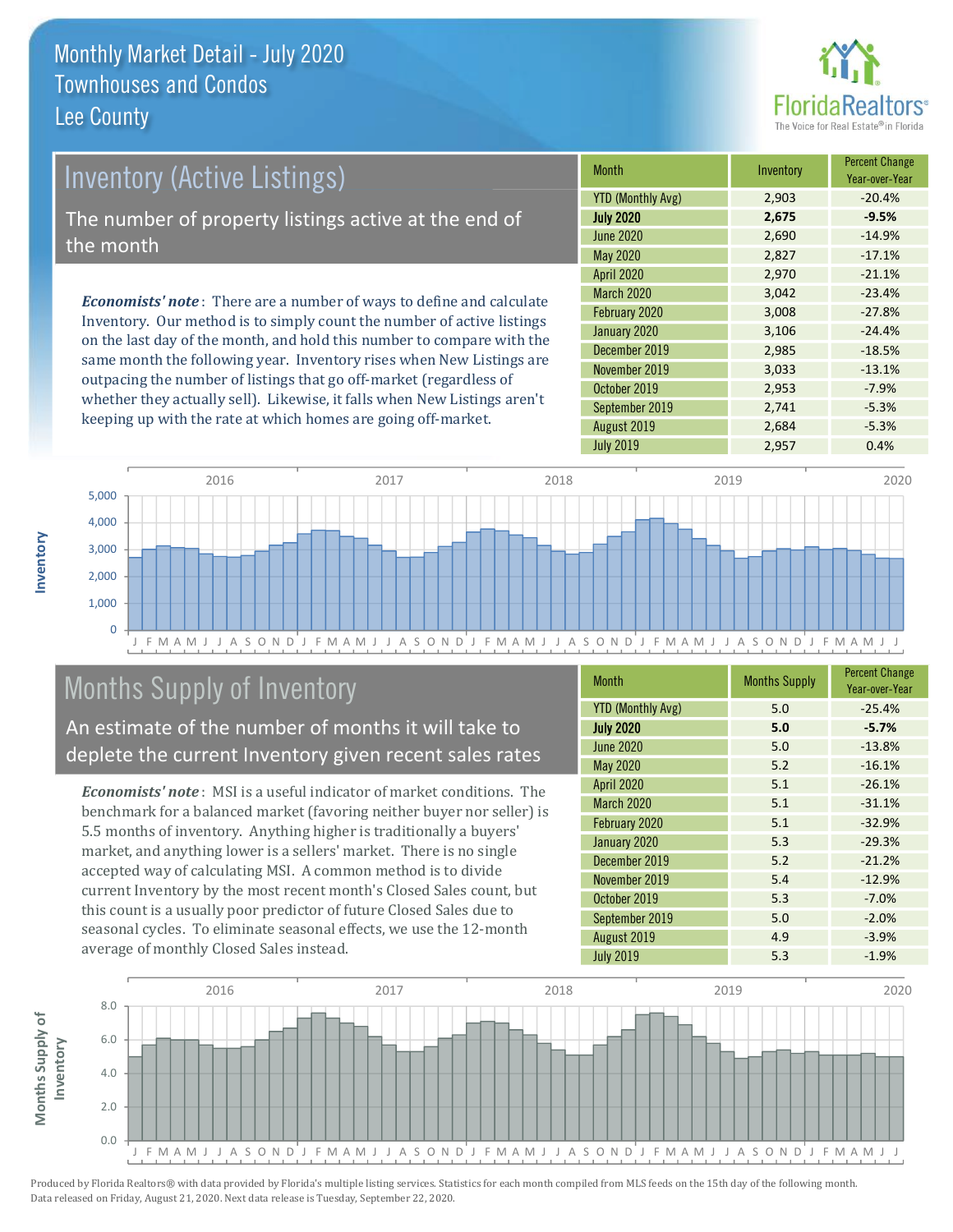

# **Closed Sales by Sale Price**

The number of sales transactions which closed during the month

**Economists' note:** Closed Sales are one of the simplest—yet most important-indicators for the residential real estate market. When comparing Closed Sales across markets of different sizes, we recommend comparing the percent changes in sales rather than the number of sales. Closed Sales (and many other market metrics) are affected by seasonal cycles, so actual trends are more accurately represented by year-over-year changes (i.e. comparing a month's sales to the amount of sales in the same month in the previous year), rather than changes from one month to the next.

| <b>Sale Price</b>     | <b>Closed Sales</b> | <b>Percent Change</b><br>Year-over-Year |
|-----------------------|---------------------|-----------------------------------------|
| Less than \$50,000    | $\mathbf{1}$        | $-50.0%$                                |
| $$50,000 - $99,999$   | 34                  | $-37.0%$                                |
| $$100,000 - $149,999$ | 125                 | $-7.4%$                                 |
| \$150,000 - \$199,999 | 127                 | $-1.6%$                                 |
| \$200,000 - \$249,999 | 108                 | $-6.9%$                                 |
| \$250,000 - \$299,999 | 64                  | 18.5%                                   |
| \$300,000 - \$399,999 | 48                  | $-4.0%$                                 |
| \$400,000 - \$599,999 | 25                  | 0.0%                                    |
| \$600,000 - \$999,999 | 21                  | 31.3%                                   |
| \$1,000,000 or more   | 12                  | 140.0%                                  |



### **Median Time to Contract by Sale Price** The median number of days between the listing date and contract date for all Closed Sales during the month

**Economists' note**: Like Time to Sale. Time to Contract is a measure of the length of the home selling process calculated for sales which closed during the month. The difference is that Time to Contract measures the number of days between the initial listing of a property and the signing of the contract which eventually led to the closing of the sale. When the gap between Median Time to Contract and Median Time to Sale grows, it is usually a sign of longer closing times and/or declining numbers of cash sales.

| <b>Sale Price</b>     | <b>Median Time to</b><br>Contract | <b>Percent Change</b><br>Year-over-Year |
|-----------------------|-----------------------------------|-----------------------------------------|
| Less than \$50,000    | 75 Days                           | 1.4%                                    |
| \$50,000 - \$99,999   | 86 Days                           | $-12.2%$                                |
| $$100,000 - $149,999$ | 93 Days                           | 20.8%                                   |
| \$150,000 - \$199,999 | 62 Days                           | $-32.6%$                                |
| \$200,000 - \$249,999 | 73 Days                           | $-36.0%$                                |
| \$250,000 - \$299,999 | 110 Days                          | 25.0%                                   |
| \$300,000 - \$399,999 | 72 Days                           | $-14.3%$                                |
| \$400,000 - \$599,999 | 125 Days                          | $-26.9%$                                |
| \$600,000 - \$999,999 | 158 Days                          | 35.0%                                   |
| $$1$ 000 000 or more  | $104$ Dave                        | 21.60/                                  |



**Closed Sales**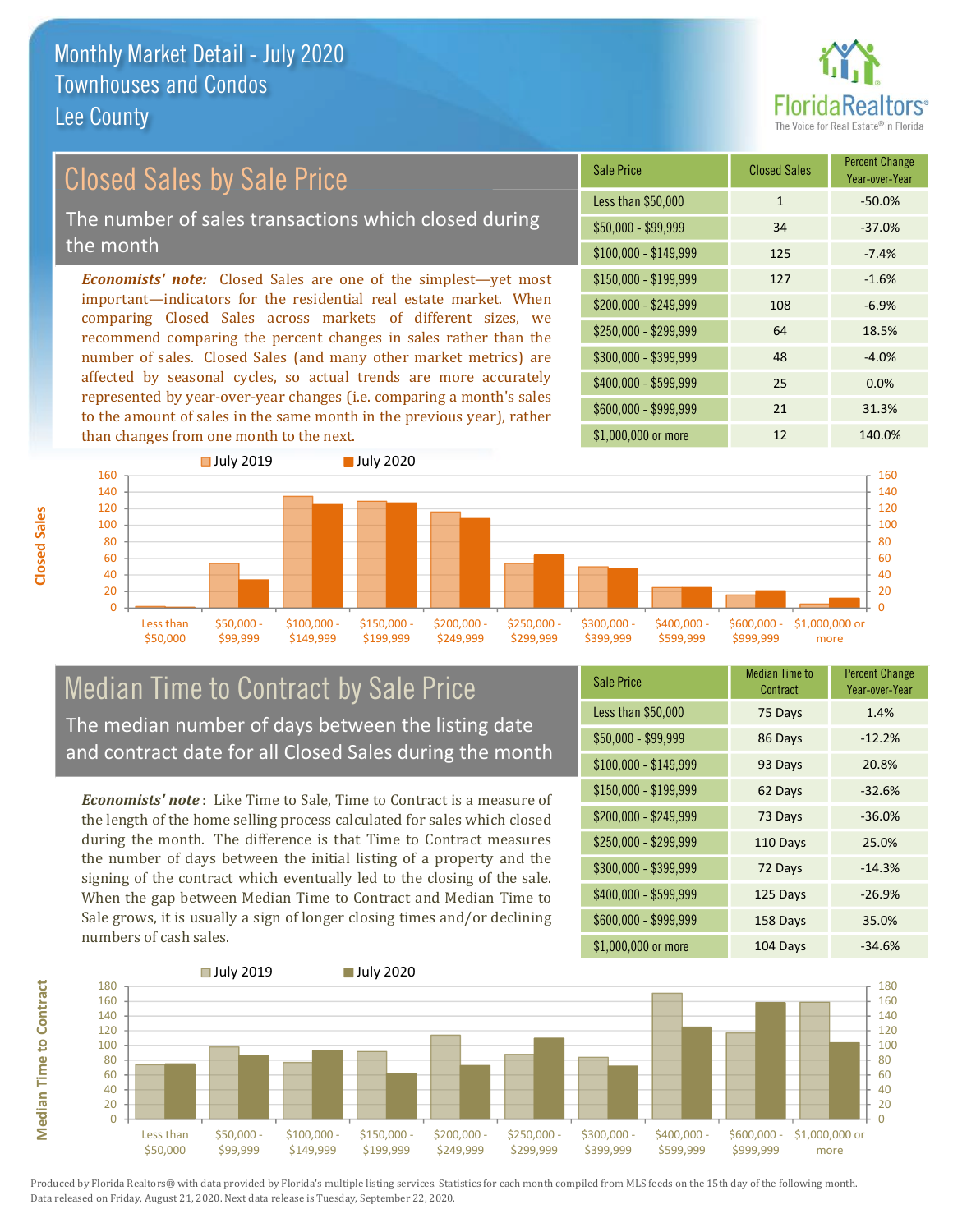

# New Listings by Initial Listing Price

The number of properties put onto the market during the month

Economists' note: New Listings tend to rise in delayed response to increasing prices, so they are often seen as a lagging indicator of market health. As prices rise, potential sellers raise their estimations of value—and in the most recent cycle, rising prices have freed up many potential sellers who were previously underwater on their mortgages. Note that in our calculations, we take care to not include properties that were recently taken off the market and quickly relisted, since these are not really new listings.





### **Inventory by Current Listing Price** The number of property listings active at the end of the month

**Economists' note**: There are a number of ways to define and calculate Inventory. Our method is to simply count the number of active listings on the last day of the month, and hold this number to compare with the same month the following year. Inventory rises when New Listings are outpacing the number of listings that go off-market (regardless of whether they actually sell). Likewise, it falls when New Listings aren't keeping up with the rate at which homes are going off-market.

| <b>Current Listing Price</b> | Inventory | <b>FULLE UTTAILLY</b><br>Year-over-Year |
|------------------------------|-----------|-----------------------------------------|
| Less than \$50,000           | 21        | $-61.1%$                                |
| $$50,000 - $99,999$          | 105       | $-9.5%$                                 |
| $$100,000 - $149,999$        | 351       | $-23.7%$                                |
| \$150,000 - \$199,999        | 462       | $-18.1%$                                |
| $$200,000 - $249,999$        | 437       | 8.2%                                    |
| \$250,000 - \$299,999        | 307       | $-15.2%$                                |
| \$300,000 - \$399,999        | 345       | 2.1%                                    |
| \$400,000 - \$599,999        | 312       | 4.3%                                    |
| \$600,000 - \$999,999        | 213       | $-6.2%$                                 |
| $$1$ 000 000 or more         | 1 7 7     | $-8.3%$                                 |



Produced by Florida Realtors® with data provided by Florida's multiple listing services. Statistics for each month compiled from MLS feeds on the 15th day of the following month. Data released on Friday, August 21, 2020. Next data release is Tuesday, September 22, 2020.

nventory